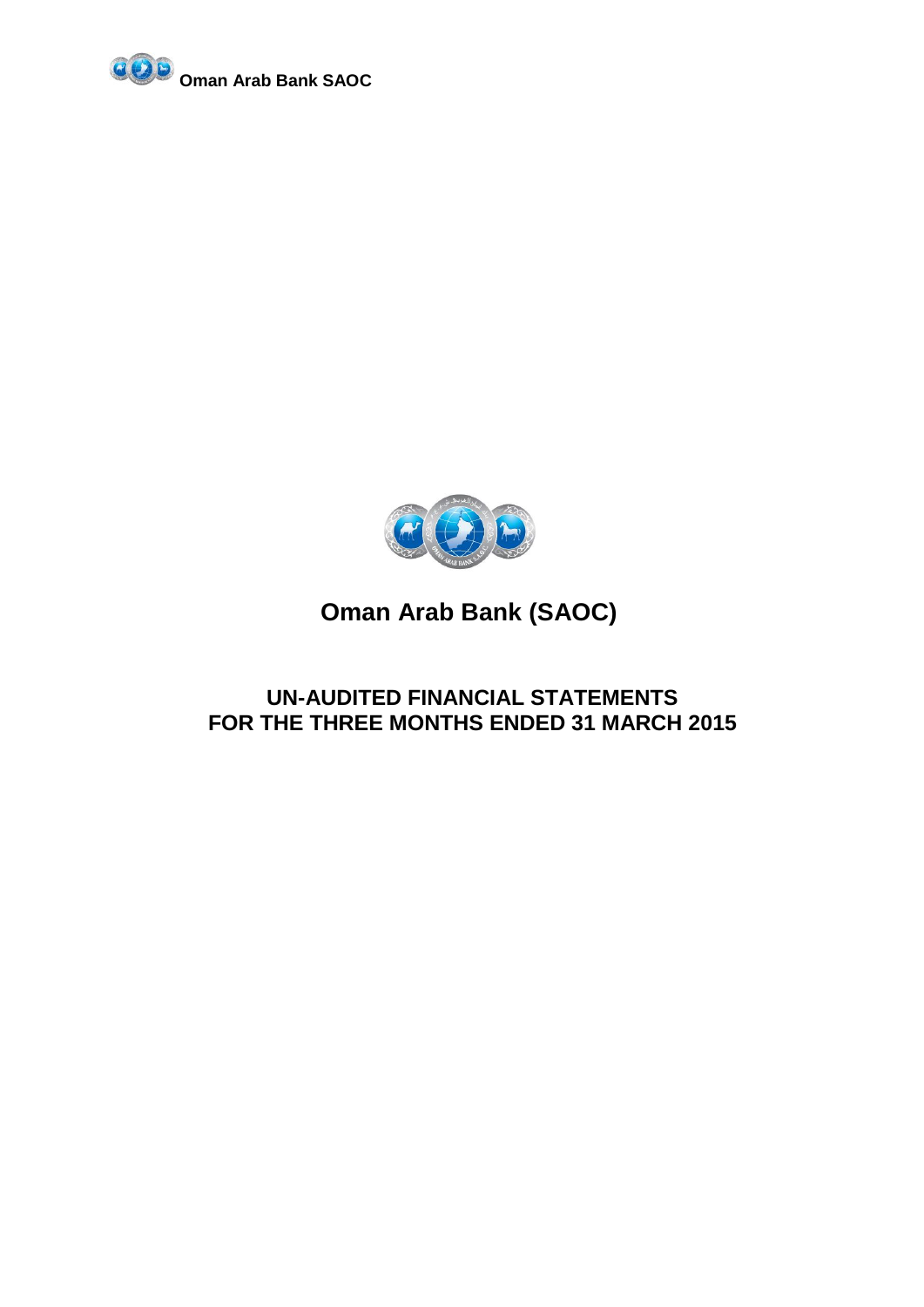

# **Contents**

|                                          | Page     |
|------------------------------------------|----------|
| <b>Summary of Results</b>                | 2        |
| <b>Statement of Financial Position</b>   | 3        |
| <b>Statement of Income</b>               | 4        |
| <b>Statement of Changes in Equity</b>    | 5        |
| <b>Statement of Cash Flows</b>           | 6        |
| <b>Notes to the Financial Statements</b> | $7 - 26$ |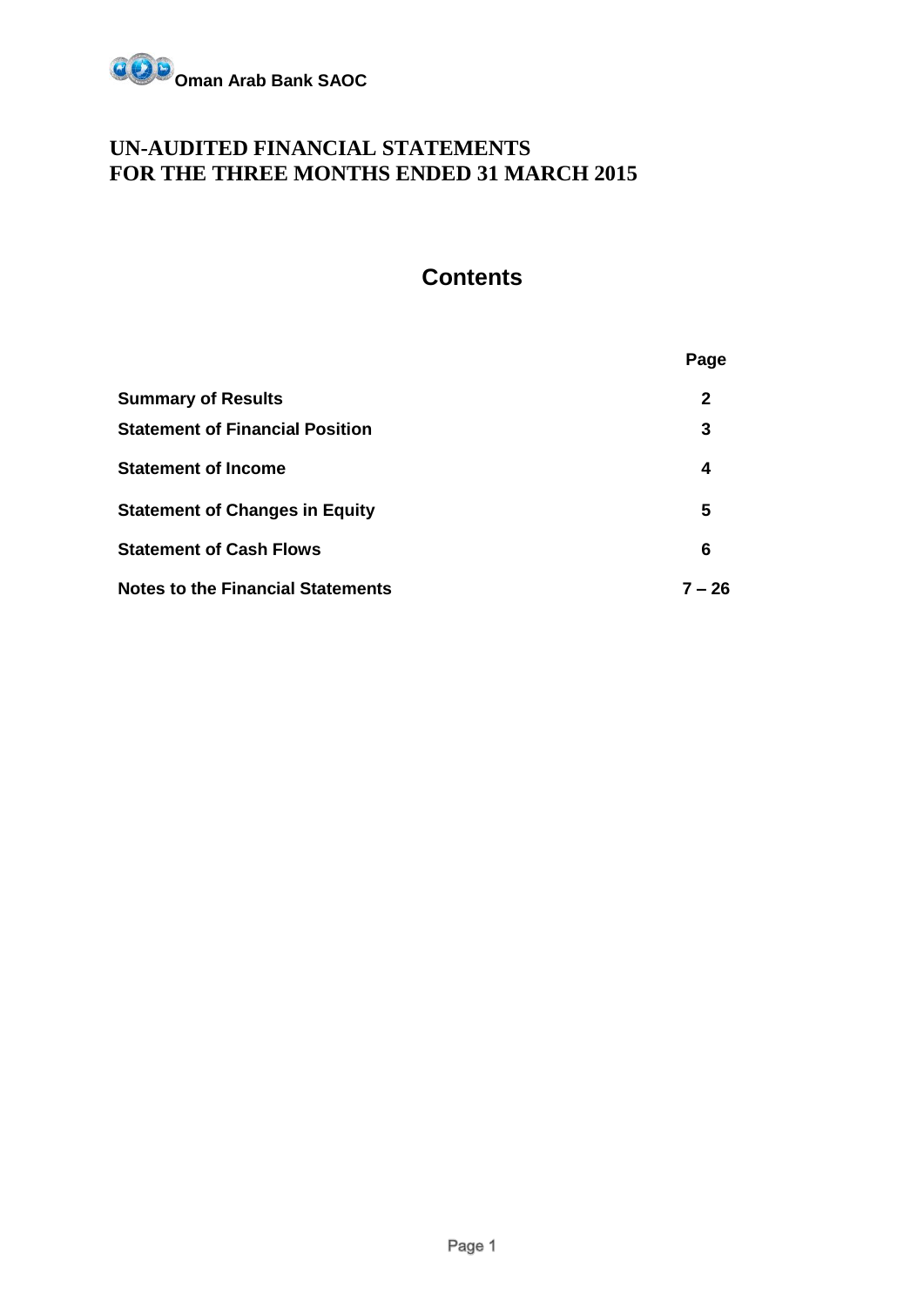# **Oman Arab Bank SAOC SUMMARY OF UN-AUDITED RESULTS AT 31 MARCH 2015**

| <b>Particulars</b>                      | 31-Mar-15<br><b>RO 000</b> | 31-Mar-14<br><b>RO 000</b> |
|-----------------------------------------|----------------------------|----------------------------|
| Net Loans and advances                  | 1,326,560                  | 1,127,319                  |
| <b>Customers' Deposits</b>              | 1,583,125                  | 1,247,482                  |
| Other assets                            | 35,832                     | 33,479                     |
| Net worth                               | 205,381                    | 193,729                    |
| Net interest income                     | 11,411                     | 10,761                     |
| Net profit for the period               | 6,501                      | 6,901                      |
| Basic earnings per share for the period | <b>OMR 0.023</b>           | OMR 0.024                  |
| Capital Adequacy Ratio                  | 14.38%                     | 16.29%                     |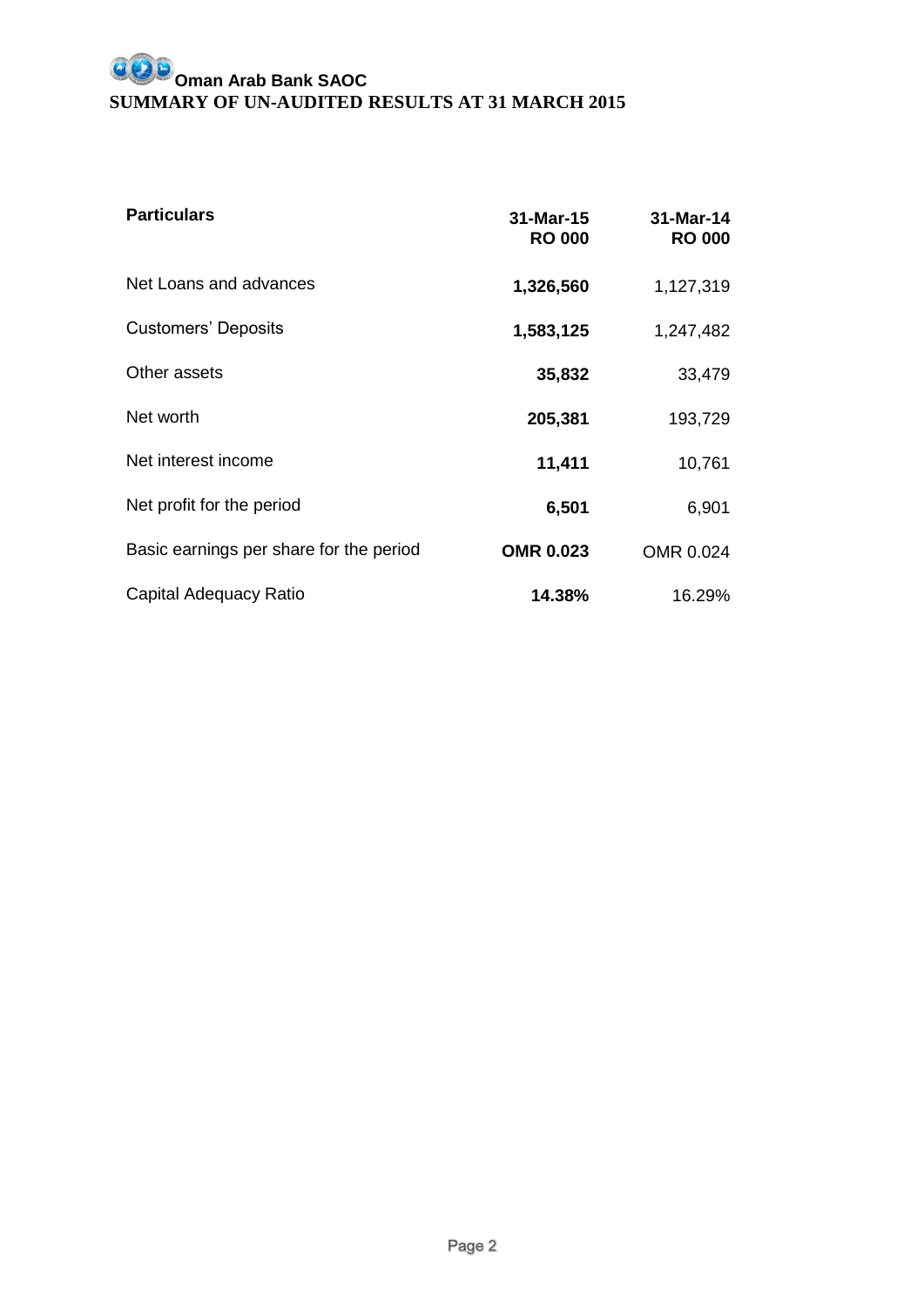# **Oman Arab Bank SAOC UN-AUDITED STATEMENT OF FINANCIAL POSITION AT 31 MARCH 2015**

|                                                     | <b>Note</b>      | 31-Mar-15     | 31-Mar-14     |
|-----------------------------------------------------|------------------|---------------|---------------|
|                                                     |                  | <b>RO 000</b> | <b>RO 000</b> |
| <b>Assets</b>                                       |                  |               |               |
| Cash and balances with CBO                          | 3                | 100,201       | 79,496        |
| Certificates of deposit                             | 4                | 195,000       | 170,000       |
| Due from banks                                      | 5                | 89,575        | 61,500        |
| Loans and advances                                  | 6                | 1,326,560     | 1,127,319     |
| Investments in securities                           | $\overline{7}$   | 136,472       | 56,168        |
| Property and equipment                              | 8                | 29,713        | 26,907        |
| Other assets                                        | $\boldsymbol{9}$ | 35,832        | 33,479        |
| <b>Total assets</b>                                 |                  | 1,913,353     | 1,554,869     |
| <b>Liabilities</b>                                  |                  |               |               |
| Due to banks                                        | 10               | 11,967        | 4,124         |
| Customers' deposits                                 | 11               | 1,583,125     | 1,247,482     |
| <b>Other liabilities</b>                            | 12               | 61,667        | 58,281        |
| <b>Subordinated Bonds</b>                           |                  | 50,000        | 50,000        |
| <b>Taxation</b>                                     | 13               | 1,213         | 1,253         |
| <b>Total liabilities</b>                            |                  | 1,707,972     | 1,361,140     |
|                                                     |                  |               |               |
| Shareholders' funds                                 |                  |               |               |
| Share capital                                       | 14               | 116,000       | 116,000       |
| Legal reserve                                       | 15               | 30,467        | 27,627        |
| General reserve                                     |                  | 23,659        | 20,819        |
| Cumulative changes in fair value                    |                  |               |               |
| of investments                                      |                  | (1, 388)      | 1,040         |
| Retained earnings                                   |                  | 6,643         | 8,243         |
| Subordinated debt reserve                           |                  | 30,000        | 20,000        |
| <b>Total shareholders' funds</b>                    |                  | 205,381       | 193,729       |
| <b>Total liabilities and</b><br>shareholders' funds |                  | 1,913,353     | 1,554,869     |
| <b>Contingent liabilities</b>                       | 21               | 864,541       | 928,900       |

The financial statements were approved by the board of directors on 19 April 2015 and were signed on their behalf by:

Rashad Muhammad Al Zubair **Chairman**

Amin Al-Husseini **Chief Executive Officer**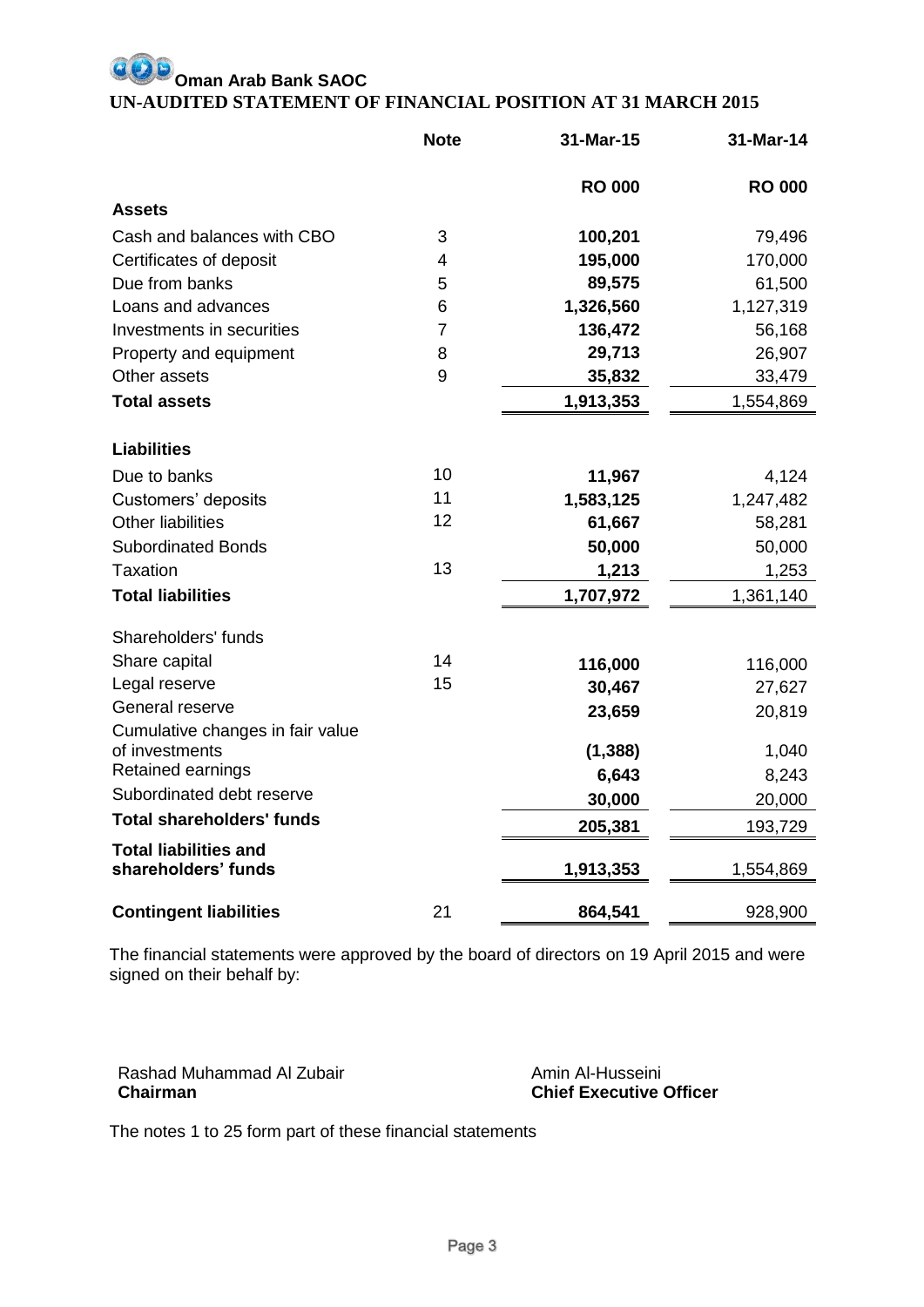# **Oman Arab Bank SAOC UN-AUDITED STATEMENT OF COMPREHENSIVE INCOME FOR THE THREE MONTHS ENDED 31 MARCH 2015**

|                                                  | <b>Note</b>     | 31-Mar-15        | 31-Mar-14        |
|--------------------------------------------------|-----------------|------------------|------------------|
|                                                  |                 | <b>RO 000</b>    | <b>RO 000</b>    |
| Interest income                                  | 16              | 15,045           | 13,850           |
| Interest expense                                 | 17              | (3,634)          | (3,089)          |
| Net interest income                              |                 | 11,411           | 10,761           |
| Investment Income                                | 18              | 1,223            | 1,307            |
| Other operating income                           | 19              | 6,856            | 5,939            |
| <b>Total income</b>                              |                 | 19,490           | 18,007           |
| Staff expenses                                   |                 | (6, 542)         | (5,697)          |
| Other operating expenses                         |                 | (2,962)          | (2,822)          |
| Depreciation                                     | 8               | (808)            | (627)            |
| <b>Operating expenses</b>                        |                 | (10, 312)        | (9, 146)         |
| <b>Operating profit</b>                          |                 | 9,178            | 8,861            |
| Allowance for loan impairment                    | $6\phantom{1}6$ | (2,666)          | (1,599)          |
| <b>Impairment Provisions AFS</b>                 |                 | (314)            |                  |
| Recoveries from allowance for loan impairment    |                 | 1,179            | 614              |
| Profit before tax                                |                 | 7,377            | 7,876            |
| <b>Taxation</b>                                  | 13              | (876)            | (975)            |
| Net profit for the period                        |                 | 6,501            | 6,901            |
| Other comprehensive income                       |                 |                  |                  |
| Changes in fair value of investments             |                 | (59)             | (324)            |
| <b>Total Comprehensive Income for the period</b> |                 | 6,442            | 6,577            |
| <b>Basic Earnings per share (annualised)</b>     | 22              | <b>OMR 0.023</b> | <b>OMR 0.024</b> |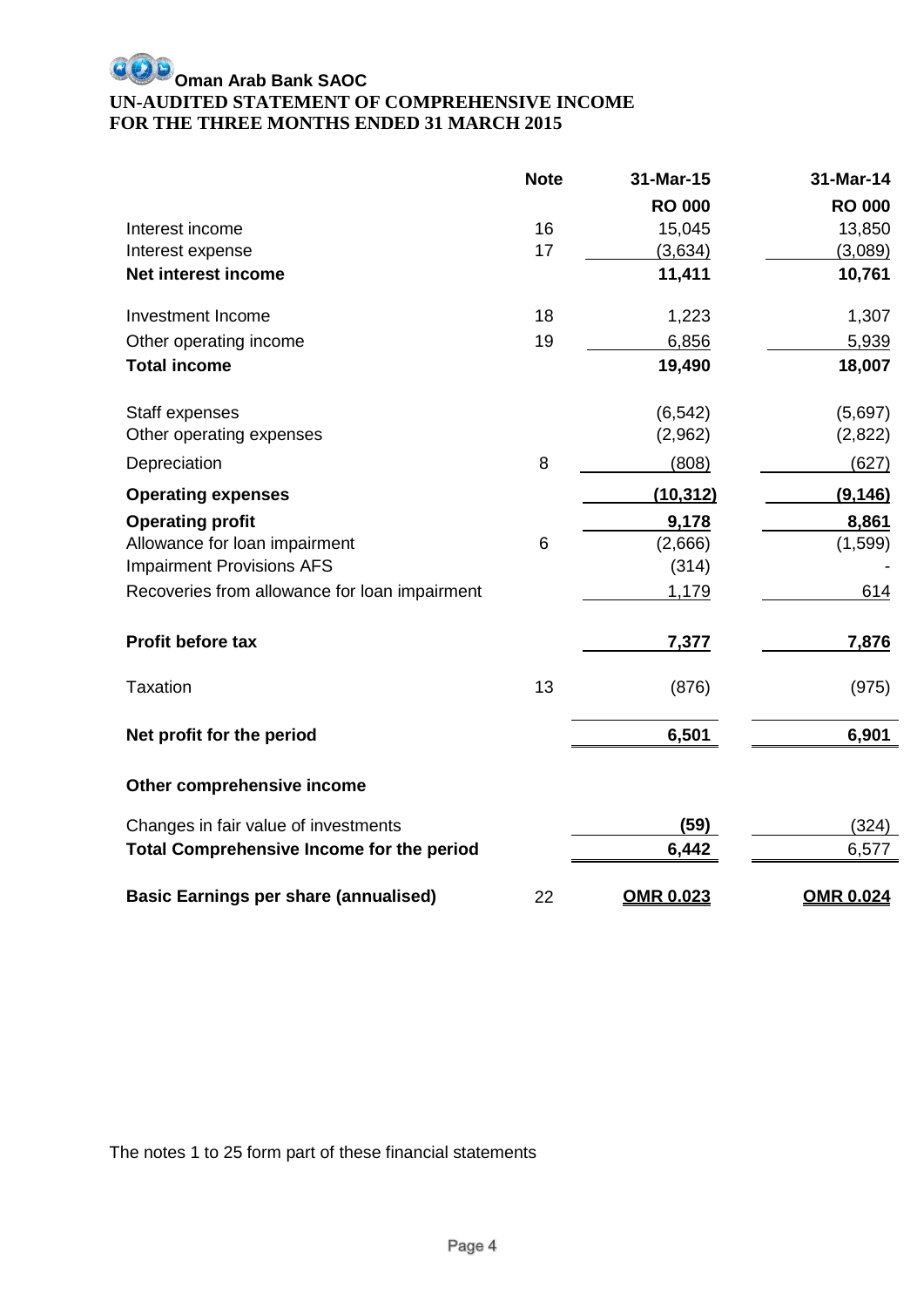

# **UNAUDITED STATEMENT OF CHANGES IN EQUITY FOR THE THREE MONTHS ENDED 31 MARCH 2015**

|                                                          | <b>Share</b><br>capital | Legal<br>reserve | General<br>reserve | <b>Subordinated</b><br>Debt reserve | <b>Proposed</b><br>Cash<br>dividends | <b>Retained</b><br>earnings | <b>Cumulative</b><br>changes in<br>fair value | <b>Total</b>   |
|----------------------------------------------------------|-------------------------|------------------|--------------------|-------------------------------------|--------------------------------------|-----------------------------|-----------------------------------------------|----------------|
|                                                          | <b>RO '000</b>          | <b>RO '000</b>   | <b>RO '000</b>     | <b>RO '000</b>                      | <b>RO '000</b>                       | <b>RO '000</b>              | <b>RO '000</b>                                | <b>RO '000</b> |
| <b>Balance at 1-Jan-14</b>                               | 116,000                 | 27,627           | 20,819             | 20,000                              | 11,600                               | 1,342                       | 1,364                                         | 198,752        |
| Dividends paid                                           |                         |                  |                    |                                     | (11,600)                             |                             |                                               | (11,600)       |
| Change in fair value of<br>investment available for sale |                         |                  |                    |                                     |                                      |                             |                                               |                |
| (refer to note 7)                                        |                         |                  |                    |                                     |                                      |                             | (324)                                         | (324)          |
| Net profit                                               |                         |                  |                    |                                     |                                      | 6,901                       |                                               | 6,901          |
| Transfer to share capital                                |                         |                  |                    |                                     |                                      |                             |                                               |                |
| Balance at 31-Mar-2014                                   | 116,000                 | 27,627           | 20,819             | 20,000                              |                                      | 8,243                       | <u>1,040</u>                                  | 193,729        |
| <b>Balance at 1-Jan-15</b>                               | 116,000                 | 30,467           | 23,659             | 30,000                              | 13,920                               | 142                         | (1, 329)                                      | 212,859        |
| Dividends paid                                           |                         |                  |                    |                                     | (13,920)                             |                             |                                               | (13,920)       |
| Change in fair value of<br>investment available for sale |                         |                  |                    |                                     |                                      |                             |                                               |                |
| (refer to note 7)                                        |                         |                  |                    |                                     |                                      |                             | (59)                                          | (59)           |
| Net profit                                               |                         |                  |                    |                                     |                                      | 6,501                       |                                               | 6,501          |
| <b>Balance at 31-March-15</b>                            | 116,000                 | 30,467           | 23,659             | 30,000                              |                                      | 6,643                       | (1, 388)                                      | 205,381        |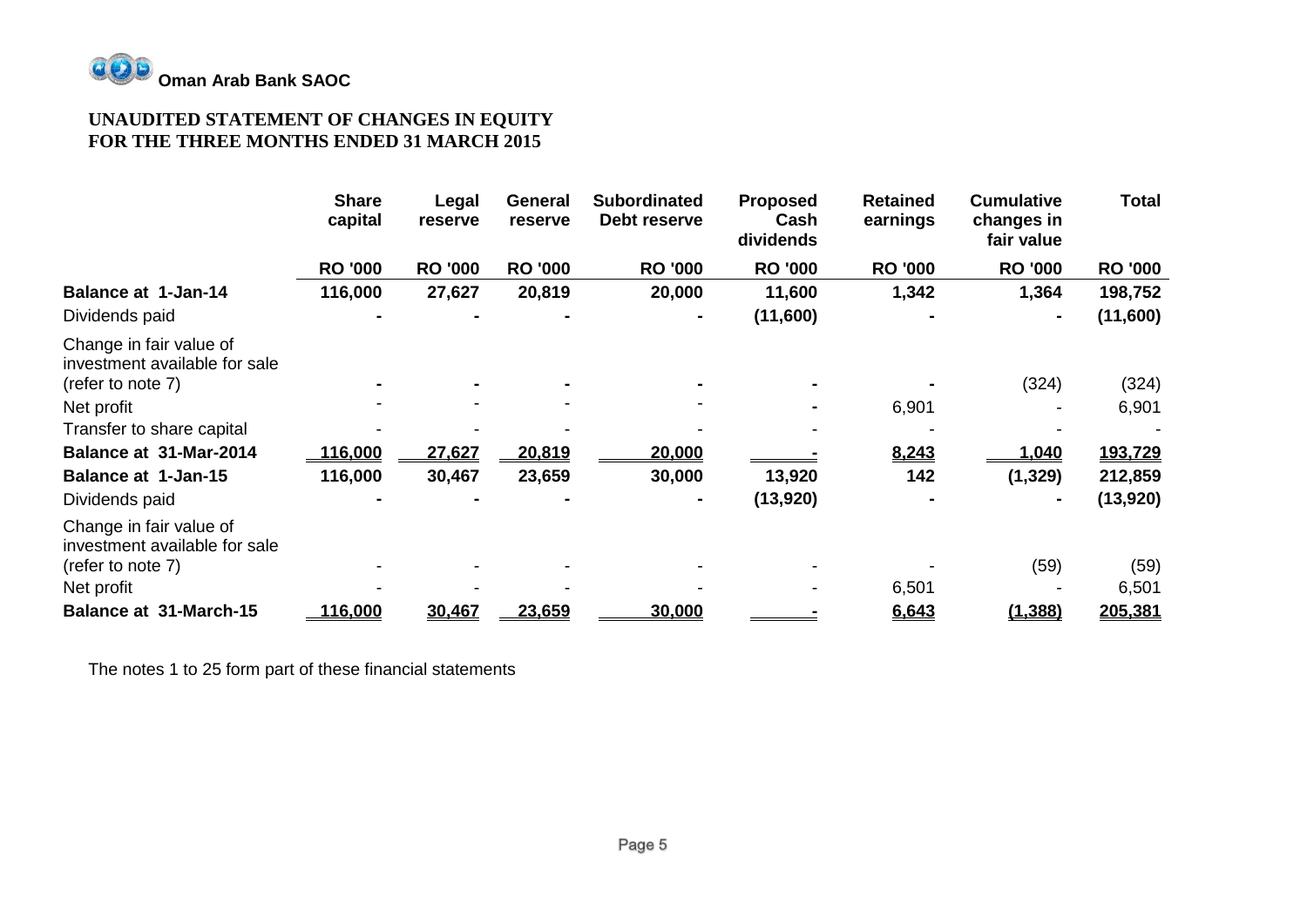# **Oman Arab Bank SAOC UN-AUDITED STATEMENT OF CASH FLOWS FOR THE THREE MONTHS ENDED 31 MARCH 2015**

|                                                                           | 31-Mar-15      | 31-Mar-14      |
|---------------------------------------------------------------------------|----------------|----------------|
| <b>Operating activities</b>                                               | <b>RO 000</b>  | RO 000         |
| Profit before taxation                                                    | 7,377          | 7,986          |
| Adjustments:                                                              |                |                |
| Depreciation                                                              | 808            | 609            |
| Allowance for loan impairment                                             | 2,980          | 1,570          |
| Recoveries /release from allowance for loan impairment                    | (1, 179)       | (614)          |
| Allowance for impairment in AFS investment                                | 314            |                |
| Profit on sale of fixed assets                                            |                | (16)           |
| Loss on sale of fixed assets                                              |                |                |
| Income from investments held-to-maturity                                  | (285)          | (194)          |
| Changes in fair value of investments at fair value through profit or loss |                |                |
|                                                                           | (31)           | (86)           |
| Cash flows from Operating profit before changes in operating assets       |                |                |
| & liabilities                                                             | 9,984          | 9,255          |
| Net changes in:                                                           |                |                |
| Loans and advances                                                        | (68, 524)      | (50, 289)      |
| Financial assets at fair value through profit or loss                     |                | 759            |
| Other assets                                                              | 5,793          | (4,061)        |
| Customers' deposits                                                       | 114,811        | 97,945         |
| Other liabilities                                                         | (10, 864)      | 8,589          |
| Cash from (used in) operating activities                                  | 51,200         | 62,198         |
| <b>Tax paid</b>                                                           | (3,899)        | (3, 414)       |
| Net cash from (used in) operating activities                              | 47,301         | 58,784         |
| Investing activities                                                      |                |                |
| Purchase of property & equipment                                          | (1, 200)       | (714)          |
| Proceeds from sale of property & equipment                                |                | 16             |
| Purchase of held-to-maturity investments                                  |                |                |
| Purchase of investments available-for-sale                                | (59, 675)      | (16, 739)      |
| Proceeds from sale of investments available-for-sale                      | (11, 982)      | 12,944         |
| Sale or maturities of investments held-to-maturity                        | 9,737          | 67             |
| Income from investments held- to- maturity                                |                | 194            |
| Net cash (used in) investing activities                                   | 285            | (4,232)        |
|                                                                           |                |                |
| <b>Financing activities</b><br>Dividends paid                             | (13,920)       | (11,600)       |
| Net cash (used in) financing activities                                   |                |                |
|                                                                           | (13,920)       | (11,600)       |
| Net increase/(decrease) in cash and cash equivalents                      | (29, 454)      | 42,952         |
| Cash and cash equivalents at beginning of period                          | 403,763        | 263,420        |
| Cash and cash equivalents at end of period                                | 374,309        | 306,372        |
| Cash and cash equivalents comprise:                                       |                |                |
| Cash and balances with Central Bank of Oman                               | <u>100,201</u> | <u>79,496</u>  |
| <b>Less restricted deposits</b>                                           | (500)          | (500)          |
| Net Cash and balances with Central Bank of Oman                           | 99,701         | 78,996         |
| Deposits with Banks                                                       | 91,499         | 61,473         |
| Less: Due to banks                                                        | (11, 891)      | (4,097)        |
| Certificates of deposit                                                   | 195,000        | <u>170,000</u> |
| Cash and cash equivalents at end of period                                | <u>374,309</u> | 306,372        |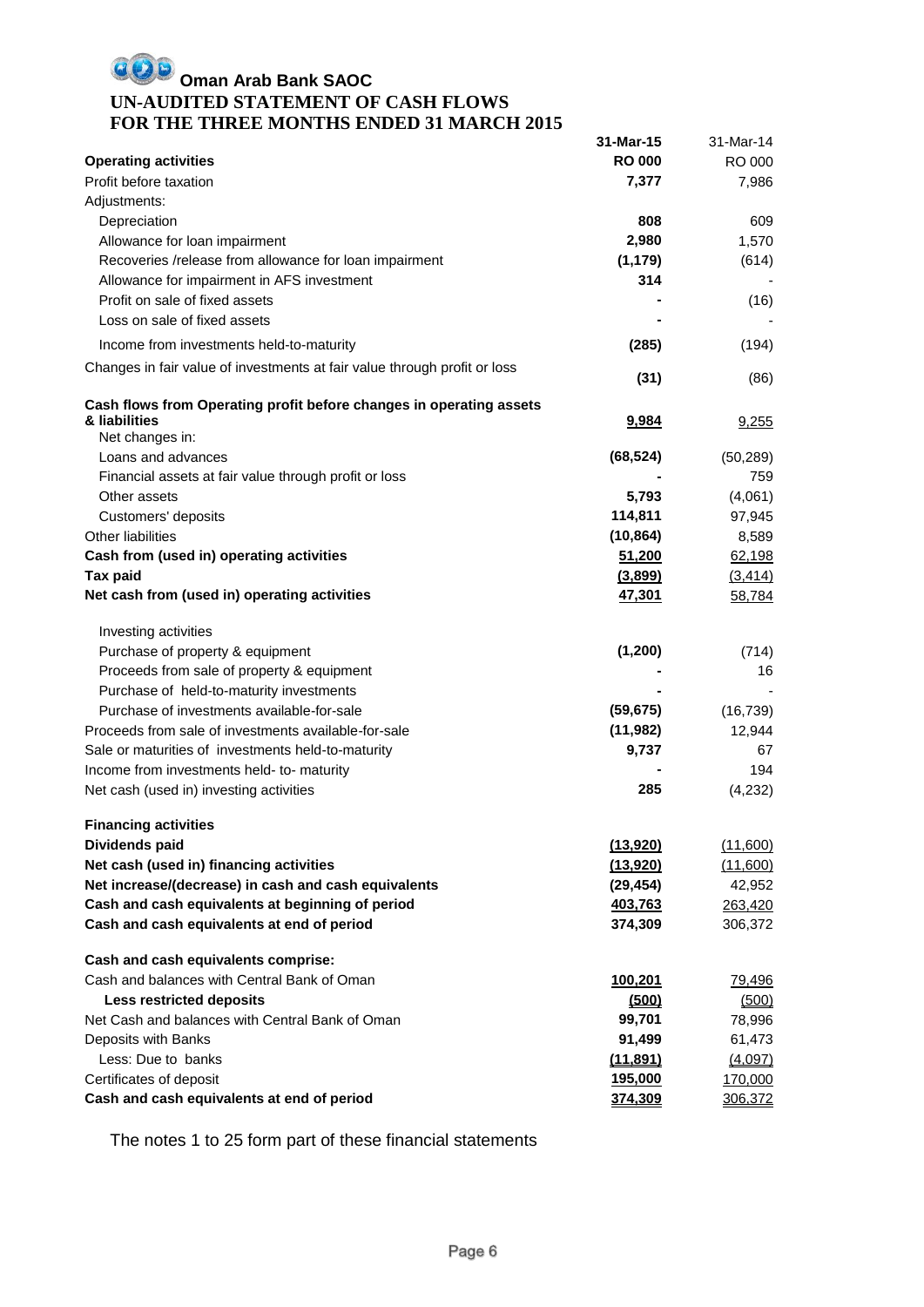#### **NOTES TO THE UN-AUDITED FINANCIAL STATEMENTS FOR THE THREE MONTHS ENDED 31 MARCH 2015**

### **1 Legal status and principal activities**

Oman Arab Bank SAOC (the Bank) was incorporated in the Sultanate of Oman on 1 October 1984 as a closed joint stock company. It is principally engaged in commercial and investment banking activities through a network of branches in the Sultanate of Oman. The registered head office of the Bank is at Muttrah Business District, PO Box 2010, Ruwi, Postal Code 112, Sultanate of Oman.

The Bank has a management agreement with Arab Bank Plc Jordan, which owns 49% of the Bank's share capital. In accordance with the terms of the management agreement, Arab Bank Plc Jordan provides banking related technical assistance and other management services, including the secondment of managerial staff. The bank employed 1,216 staff as at 31 March 2015 (31 March 2014: 1,161)

#### **2 PRINCIPAL ACCOUNTING POLICIES**

These financial statements have been prepared in accordance with International Financial Reporting Standards ("IFRS"), the requirements of the Commercial Companies Law of 1974, as amended and the disclosure requirements of the Central Bank of Oman.

#### *Basis of preparation*

The financial statements are prepared under the historical cost convention, as modified by the revaluation of investment securities, financial assets and financial liabilities at fair value through profit or loss and all derivative contracts.

#### *Financial assets*

The Bank classifies its financial assets in the following categories: financial assets at fair value through profit or loss, available for sale investments, loans and advances and held-to-maturity investments. Management determines the classification of its investments at initial recognition.

#### *Financial assets at fair value through profit or loss*

Financial assets at fair value through profit or loss comprise financial securities held for trading which are acquired principally for the purpose of selling in the short-term and instruments so designated by management upon inception. Financial assets at fair value through profit or loss are initially recognised at fair value and transaction costs are expensed in the income statement. Unrealised gains or losses arising from changes in fair value are included in the income statement in the period in which they arise. Derivatives are also categorised as held for trading unless they are designated as hedging instruments.

#### *Loans and advances*

Loans and receivables are non-derivative financial assets with fixed or determinable repayments that are not quoted in an active market. They arise when the Bank provides money directly to a debtor with no intention of trading the receivable. Loans and receivables are recognised when cash is advanced to customers and are carried at amortised cost using the effective interest method.

# *Available for sale investments*

Available for sale investments are that non-derivative financial assets that are either designated in this category or not classified in any other categories of investment. Available for sale financial assets are initially recognised at fair value including transaction costs. Subsequently these assets are carried at fair value. The changes in fair value are recognised in equity. When assets classified as available for sale are sold or impaired, the accumulated fair value changes recognised in equity are included in the income statement as gains and losses from investments.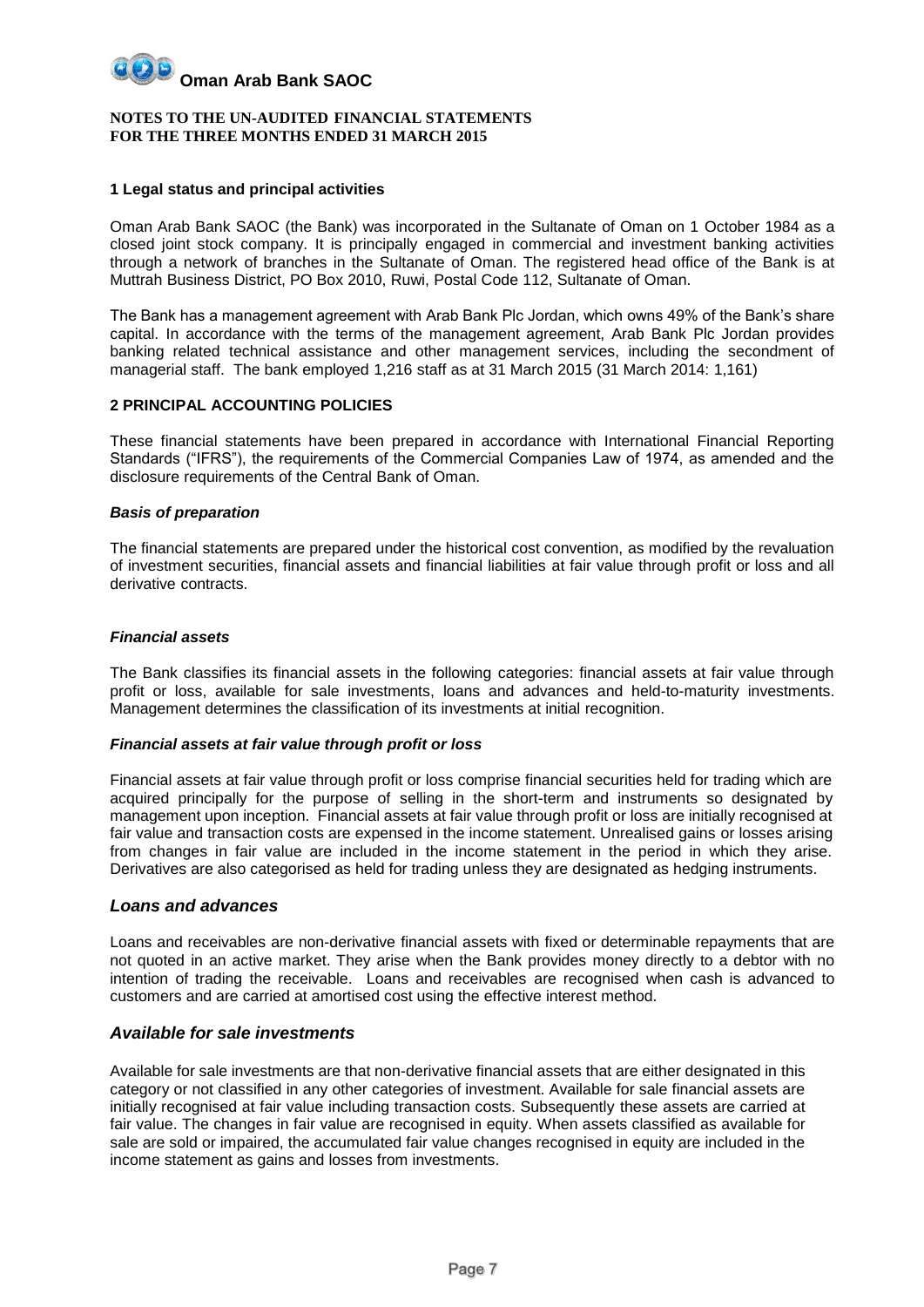#### **NOTES TO THE UN-AUDITED FINANCIAL STATEMENTS FOR THE THREE MONTHS ENDED 31 MARCH 2015**

# **2 PRINCIPAL ACCOUNTING POLICIES (continued)**

#### *Held-to-maturity investments*

Held to maturity investments are non-derivative financial assets with fixed or determinable payments and fixed maturities that the Bank's management has the positive intention and ability to hold to maturity. Were the Bank to sell other than an insignificant amount of held-to-maturity assets, the entire category would be tainted and reclassified as available-for-sale. Held to maturity investments are carried at amortised cost using the effective interest method.

#### *Fair value measurement principles*

The fair value of financial instruments is based on their quoted market bid price at the balance sheet date without any deduction for transaction costs. If a quoted market price is not available, the fair value of the instrument is estimated based on discounted cash flow and other valuation techniques.

Where discounted cash flow techniques are used, estimated future cash flows are based on management's best estimates and the discount rate is a market related rate at the balance sheet date for an instrument with similar terms and conditions.

The fair value of derivatives that are not exchange-traded is estimated at the amount that the Bank would receive or pay to terminate the contract at the balance sheet date taking into account current market conditions and the current creditworthiness of the counter-parties.

# *Derecognition*

Financial assets are derecognised when the right to receive cash from the financial asset has expired or when the Bank has transferred substantially all risks and rewards of ownership. Financial liabilities are derecognised when the liability is extinguished.

#### *Impairment of financial assets*

#### **(a) Assets carried at amortised cost**

The Bank assesses at each balance sheet date whether there is objective evidence that a financial asset or group of financial assets is impaired. A financial asset or a group of financial assets is impaired and an impairment loss is incurred if, and only if, there is objective evidence of impairment as a result of one or more events that occurred after the initial recognition of the asset (a 'loss event') and that loss event (or events) has an impact on the estimated future cash flows of the financial asset or group of financial assets that can be reliably estimated. Objective evidence that a financial asset or group of assets is impaired includes observable data that comes to the attention of the Bank about the following loss events:

- significant financial difficulty of the issuer or obligor;
- a breach of contract, such as a default or delinquency in interest or principal payments;
- the Bank granting to the borrower, for economic or legal reasons relating to the borrower's financial difficulty, a concession that the lender would not otherwise consider;
- it becoming probable that the borrower will enter bankruptcy or other financial reorganisation;
- the disappearance of an active market for that financial asset because of financial difficulties;
- observable data indicating that there is a measurable decrease in the estimated future cash flows from a group of financial assets since the initial recognition of those assets, although the decrease cannot yet be identified with the individual financial assets in the group, including adverse changes in the payment status of borrowers in the Bank, or national or local economic conditions that correlate with defaults on the assets in the Bank; or
- Any other guidelines issued by the Central Bank of Oman.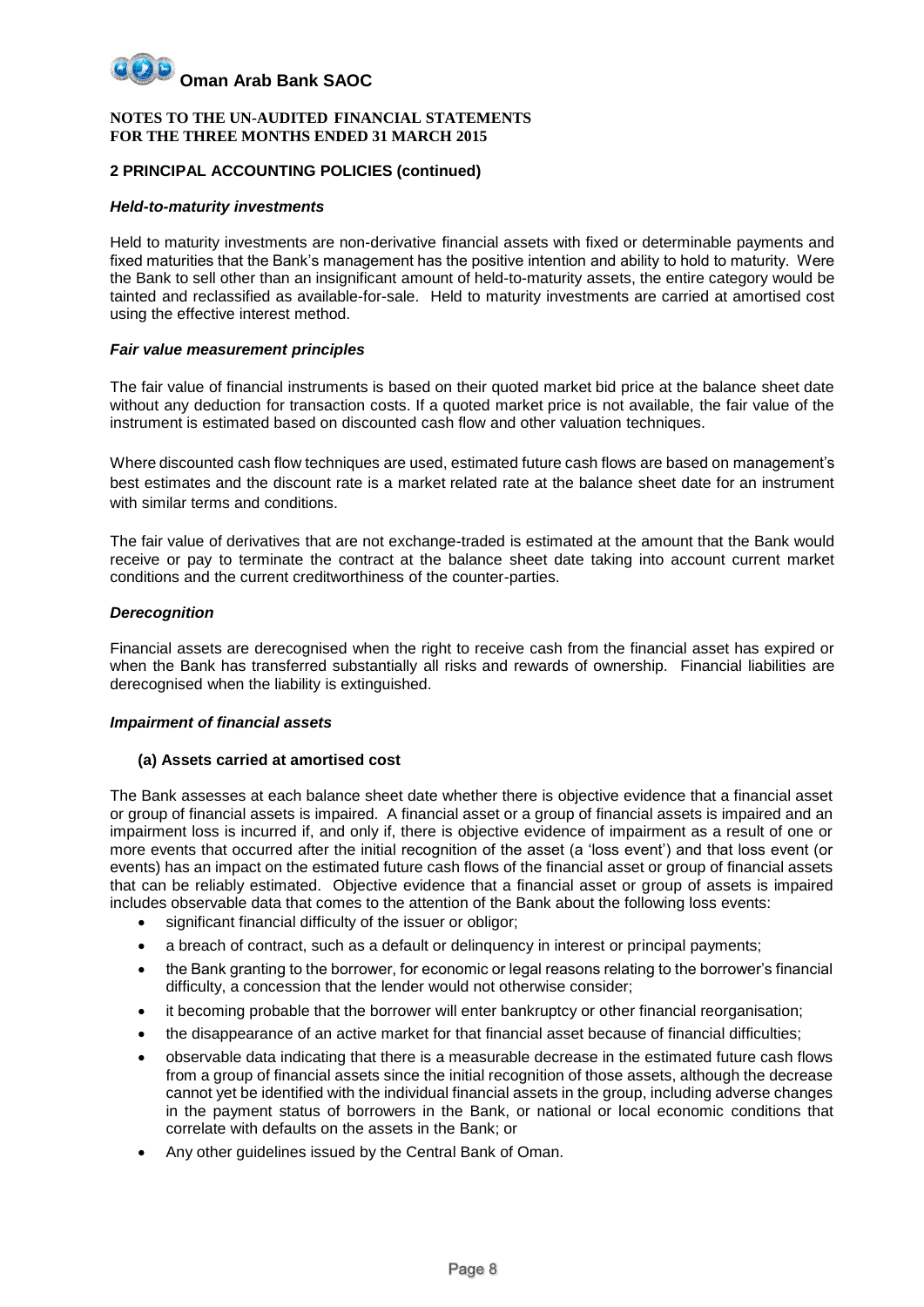#### **NOTES TO THE UN-AUDITED FINANCIAL STATEMENTS FOR THE THREE MONTHS ENDED 31 MARCH 2015**

# **2 PRINCIPAL ACCOUNTING POLICIES (continued)**

The Bank first assesses whether objective evidence of impairment exists individually for financial assets that are individually significant, and individually or collectively for financial assets that are not individually significant. If the Bank determines that no objective evidence of impairment exists for an individually assessed financial asset, whether significant or not, it includes the asset in a group of financial assets with similar credit risk characteristics and collectively assesses them for impairment. Assets that are individually assessed for impairment and for which an impairment loss is or continues to be recognised are not included in a collective assessment of impairment.

If there is objective evidence that an impairment loss on loans and receivables or held-to-maturity investments carried at amortised cost has been incurred, the amount of the loss is measured as the difference between the asset's carrying amount and the present value of estimated future cash flows (excluding future credit losses that have not been incurred) discounted at the financial asset's original effective interest rate. The carrying amount of the asset is reduced through the use of an allowance account and the amount of the loss is recognised in the income statement.

The calculation of the present value of the estimated future cash flows of a collateralised financial asset reflects the cash flows that may result from foreclosure less costs for obtaining and selling the collateral, whether or not foreclosure is probable.

When a loan is uncollectible, it is written off against the related provision for loan impairment. Such loans are written off after all the necessary procedures have been completed and the amount of the loss has been determined. Subsequent recoveries of amounts previously written off decrease the amount of the provision for loan impairment in the income statement.

If, in a subsequent period, the amount of the impairment loss decreases and the decrease can be related objectively to an event occurring after the impairment was recognised, the previously recognised impairment loss is reversed by adjusting the allowance account. The amount of the reversal is recognised in the income statement.

# **(b) Renegotiated loans**

Loans that are either subject to collective impairment assessment or individually significant and whose terms have been renegotiated are no longer considered to be past due but are treated as new loans. In subsequent years, the asset is considered to be past due and disclosed only if renegotiated.

#### *Fiduciary assets*

Assets held in trust or in a fiduciary capacity are not treated as assets of the Bank and accordingly are not included in these financial statements.

#### *Offsetting*

Financial assets and financial liabilities are offset and the net amount reported in the balance sheet only when there is a legally enforceable right to set off the recognised amounts and the Bank intends to either settle on a net basis, or to realise the asset and settle the liability simultaneously.

#### *Trade and settlement date accounting*

All regular way purchases and sales of financial assets are recognised on the trade date, i.e. the date that the entity commits to purchase the asset. Regular way purchases or sales are purchases or sales of financial assets that require delivery of assets within the time frame generally established by regulation or convention in the market place.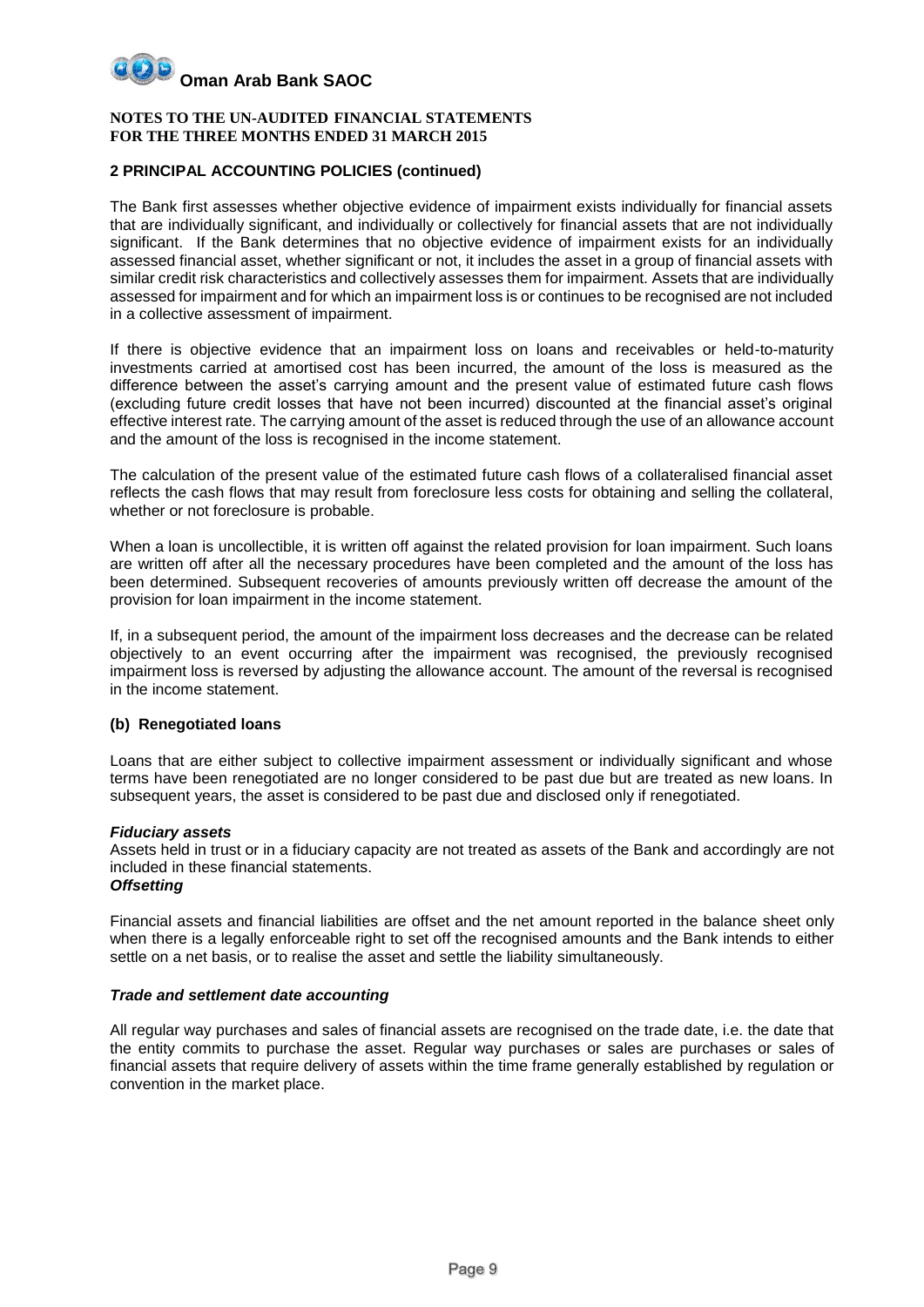#### **NOTES TO THE UN-AUDITED FINANCIAL STATEMENTS FOR THE THREE MONTHS ENDED 31 MARCH 2015**

# **2 PRINCIPAL ACCOUNTING POLICIES (continued)**

### *Property and equipment*

Property and equipment are initially recorded at cost and are subsequently carried at cost less accumulated depreciation and accumulated impairment losses. The carrying amounts are reviewed at each balance sheet date to assess whether they are recorded in excess of their recoverable amount, and where carrying values exceed this recoverable amount, assets are written down to their recoverable amount. Depreciation is calculated so as to write off the cost of property and equipment, other than freehold land and capital work in progress, using the straight-line basis over the estimated useful lives, as follows:

| Freehold property                 | 25 years |
|-----------------------------------|----------|
| Equipment, furniture and fixtures | 5 years  |
| Motor vehicles                    | 5 years  |

Gains and losses on disposal of property and equipment are determined by reference to their carrying amount and are taken into account in determining operating profit. Repairs and renewals are charged to the income statement when the expense is incurred. Subsequent expenditure is capitalised only when it increases the future economic benefits embodied in the item of property and equipment. All other expenditure is recognised in the income statement as an expense as incurred.

# *Borrowings*

Borrowings are recognised initially at fair value, being their issue proceeds (fair value of consideration received) net of transaction costs incurred. Borrowings are subsequently stated at amortised cost; any difference between proceeds net of transaction costs and the redemption value is recognised in the income statement over the period of the borrowings using the effective interest method.

#### *Employee Terminal Benefits*

End of service benefits are accrued in accordance with the terms of employment of the Bank's employees at the balance sheet date, having regard to the requirements of the Oman Labour Law 2003. Employee entitlements to annual leave and leave passage are recognised when they accrue to employees and an accrual is made for the estimated liability arising as a result of services rendered by employees up to the balance sheet date. These accruals are included in liabilities.

Contributions to a defined contribution retirement plan for Omani employees in accordance with the Omani Social Insurance Law 1991, are recognised as an expense in the income statement as incurred.

### *Taxation*

Income tax on the profit or loss for the year comprises current and deferred tax. Income tax is recognised in the income statement except to the extent that it relates to items recognised directly to equity, in which case it is recognised in equity.

Current tax is the expected tax payable on the taxable income for the year, using tax rates enacted or substantially enacted at the balance sheet date, and any adjustment to tax payable in respect of previous years.

Deferred tax is calculated using the balance sheet liability method, providing for temporary differences between the carrying amounts of assets and liabilities for financial reporting purposes and the amounts used for taxation purposes. The amount of deferred tax provided is based on the expected manner of realisation or settlement of the carrying amount of assets and liabilities, using tax rates enacted or substantially enacted at the balance sheet date.

A deferred tax asset is recognised only to the extent that it is probable that future taxable profits will be available against which the asset can be utilised. Deferred tax assets are reduced to the extent that it is no longer probable that the related tax benefit will be realised.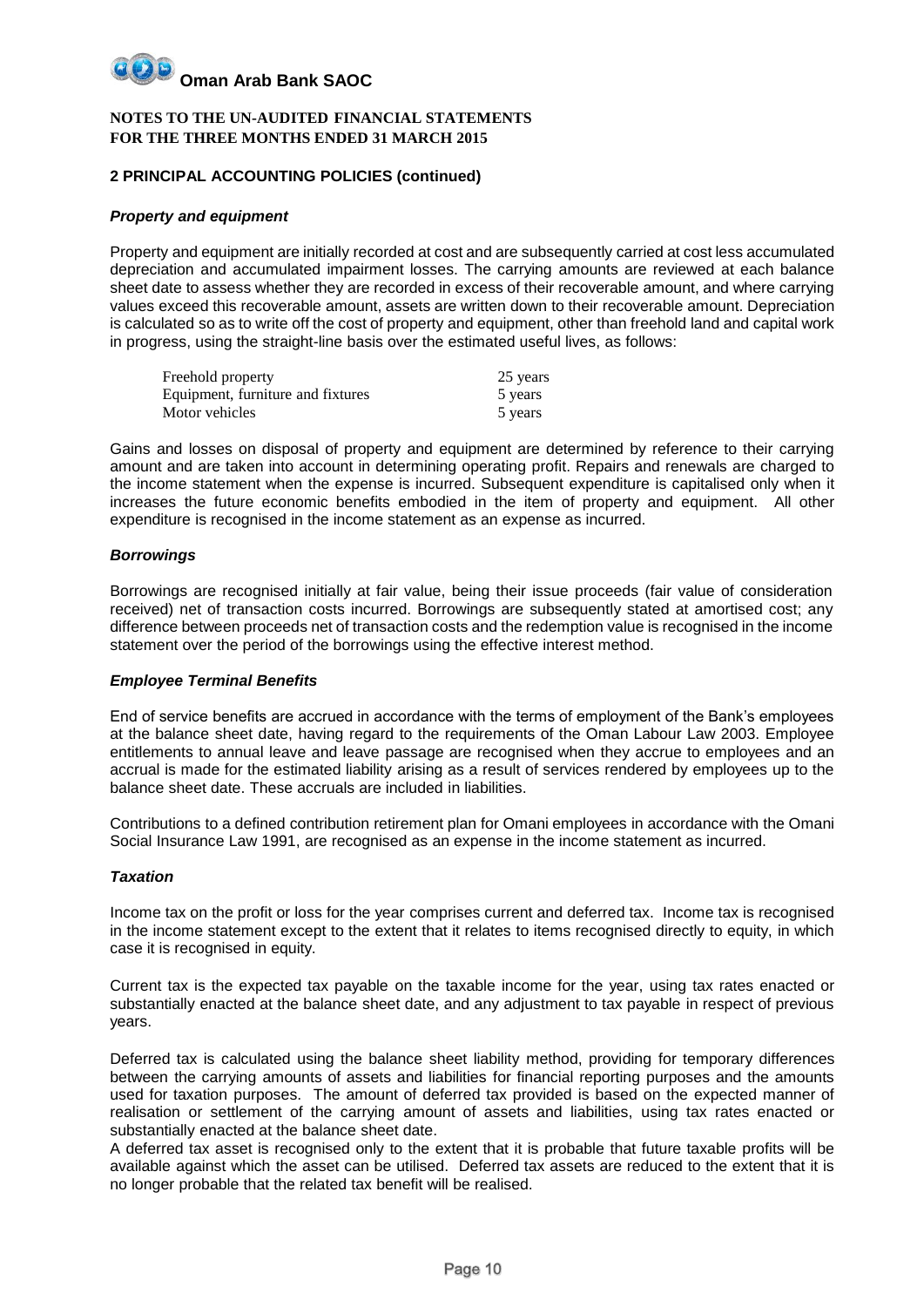#### **NOTES TO THE UN-AUDITED FINANCIAL STATEMENTS FOR THE THREE MONTHS ENDED 31 MARCH 2015**

# **2 PRINCIPAL ACCOUNTING POLICIES (continued)**

### *Foreign currencies*

### **(a) Functional and presentation currency**

Items included in the financial statements of the Bank are measured and presented in Rial Omani being the currency of the primary economic environment in which the Bank operates.

#### **(b) Transactions and balances**

Transactions in foreign currencies are translated into Rial Omani and recorded at the foreign exchange rate ruling at the date of the transaction. Monetary assets and liabilities denominated in foreign currencies, which are stated at historical cost, are translated into Rial Omani at the foreign exchange rate ruling at the balance sheet date. Foreign exchange differences arising on translation are recognised in the income statement. Non-monetary assets and liabilities denominated in foreign currencies, which are stated at historical cost, are translated into Rial Omani at the foreign exchange rate ruling at the date of the transaction.

# *Interest income and expense*

Interest income and expense are recognised in the income statement for all instruments measured at amortised cost using the effective interest method.

The effective interest method is a method of calculating the amortised cost of a financial asset or a financial liability and of allocating the interest income or interest expense over the relevant period. The effective interest rate is the rate that exactly discounts estimated future cash payments or receipts through the expected life of the financial instrument or, when appropriate, a shorter period to the net carrying amount of the financial asset or financial liability. When calculating the effective interest rate, the Bank estimates cash flows considering all contractual terms of the financial instrument (for example, prepayment options) but does not consider future credit losses. The calculation includes all fees and points paid or received between parties to the contract that are an integral part of the effective interest rate, transaction costs and all other premiums or discounts.

Once a financial asset or a group of similar financial assets has been written down as a result of an impairment loss, interest income is recognised using the rate of interest used to discount the future cash flows for the purpose of measuring the impairment loss.

# *Fee and commission income*

Fees and commissions are generally recognised on an accrual basis when the service has been provided. Loan commitment fees for loans that are likely to be drawn down are deferred (together with related direct costs) and recognised as an adjustment to the effective interest rate on the loan. Loan syndication fees are recognised as revenue when the syndication has been completed and the Bank retained no part of the loan package for itself or retained a part at the same effective interest rate for the other participants. Portfolio and other management advisory and service fees are recognised based on the applicable service contracts, usually on a time-apportionment basis. Asset management fees related to investment funds are recognised rateably over the period the service is provided. The same principle is applied for custody services that are continuously provided over an extended period of time.

# *Provisions*

A provision is recognised in the balance sheet when the Bank has a legal or constructive obligation as a result of a past event, and it is probable that an outflow of economic benefits will be required to settle the obligation and the amount has been reliably estimated. If the effect is material, provisions are determined by discounting the expected future cash flows at a rate that reflects current market assessments of the time value of money and, where appropriate, the risks specific to the liability.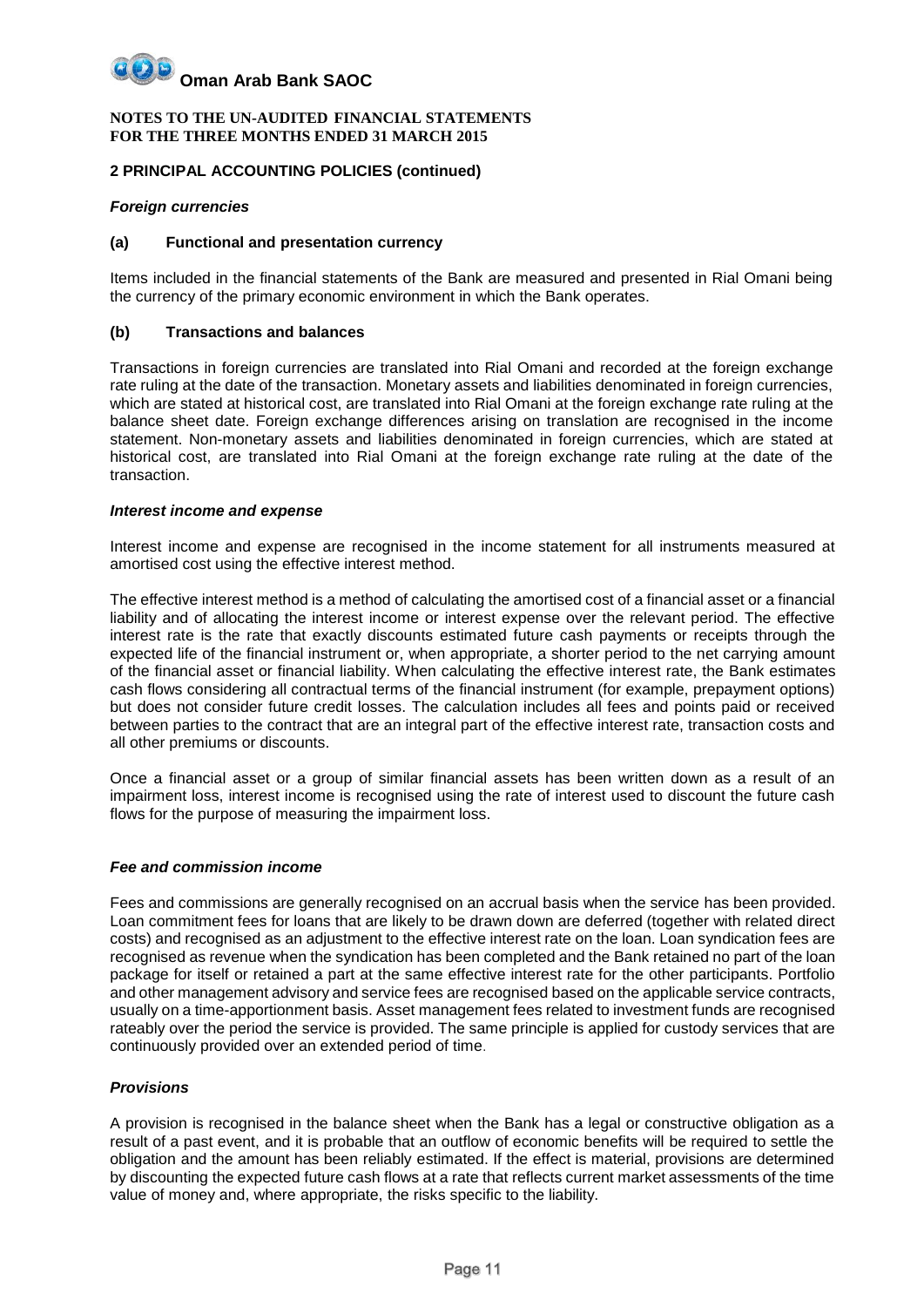#### **NOTES TO THE UN-AUDITED FINANCIAL STATEMENTS FOR THE THREE MONTHS ENDED 31 MARCH 2015**

# **2 PRINCIPAL ACCOUNTING POLICIES (continued)**

#### *Cash and cash equivalents*

For the purposes of the cash flow statement, cash and cash equivalents comprise balances with less than three months' maturity from the date of acquisition, including: cash and non-restricted balances with the Central Bank of Oman, treasury bills and other eligible bills, loans and advances to banks, amounts due from other banks and short-term government securities.

#### *Derivative financial instruments*

Derivatives are initially recognised at fair value on the date on which a derivative contract is entered into and are subsequently re-measured at their fair value. Fair values are obtained from quoted market prices in active markets, including recent market transactions. All derivatives are carried as assets when fair value is positive and as liabilities when fair value is negative.

#### *Financial guarantees contracts*

Financial guarantees are contracts that require the issuer to make specified payments to reimburse the beneficiary for a loss incurred because the debtor fails to make payments when due, in accordance with the terms of the debt. Such guarantees are given to banks, financial institutions or other entities on behalf of the customers.

Financial guarantees are initially recognized in the financial statements at fair value on the date the guarantee was issued. Subsequent to initial recognition, the Bank's liabilities under such guarantees are measured at the higher of initial measurement, less amortization calculated to recognize in the income statement the fee income earned on the straight line basis over the life of the guarantee and the best estimate of the expenditure required to settle any financial obligation arising at the balance sheet date. These estimates are determined based on experience of similar transactions and history of past losses, supplemented by the judgment of management. Any increase in the liability relating to guarantees is taken to the income statement.

#### *Segment reporting*

The bank's segmental reporting is based on the following operating segments: Retail banking, corporate banking, Investment banking, and Group functions. The segment information is set out in note 24.

#### **Risk management policies**

#### **Credit risk**

Credit risk is the risk that one party to a financial instrument will fail to discharge an obligation and cause the other party to incur a financial loss. The Bank attempts to control credit risk by monitoring credit exposures, limiting transactions with specific counterparties, and continually assessing the creditworthiness of counterparties.

Concentrations of credit risk arise when a number of counterparties are engaged in similar business activities, or have similar economic features that would cause their ability to meet contractual obligations to be similarly affected by changes in economic, political or other conditions. Concentrations of credit risk indicate the relative sensitivity of the Bank's performance to developments affecting a particular industry or geographic location.

The Bank manages its credit risk exposure through diversification of lending activities to avoid undue concentrations of risks with individuals or groups of customers in specific locations or businesses. It also obtains security when appropriate.

For details of the composition of the loans and advances portfolio refer Note 6.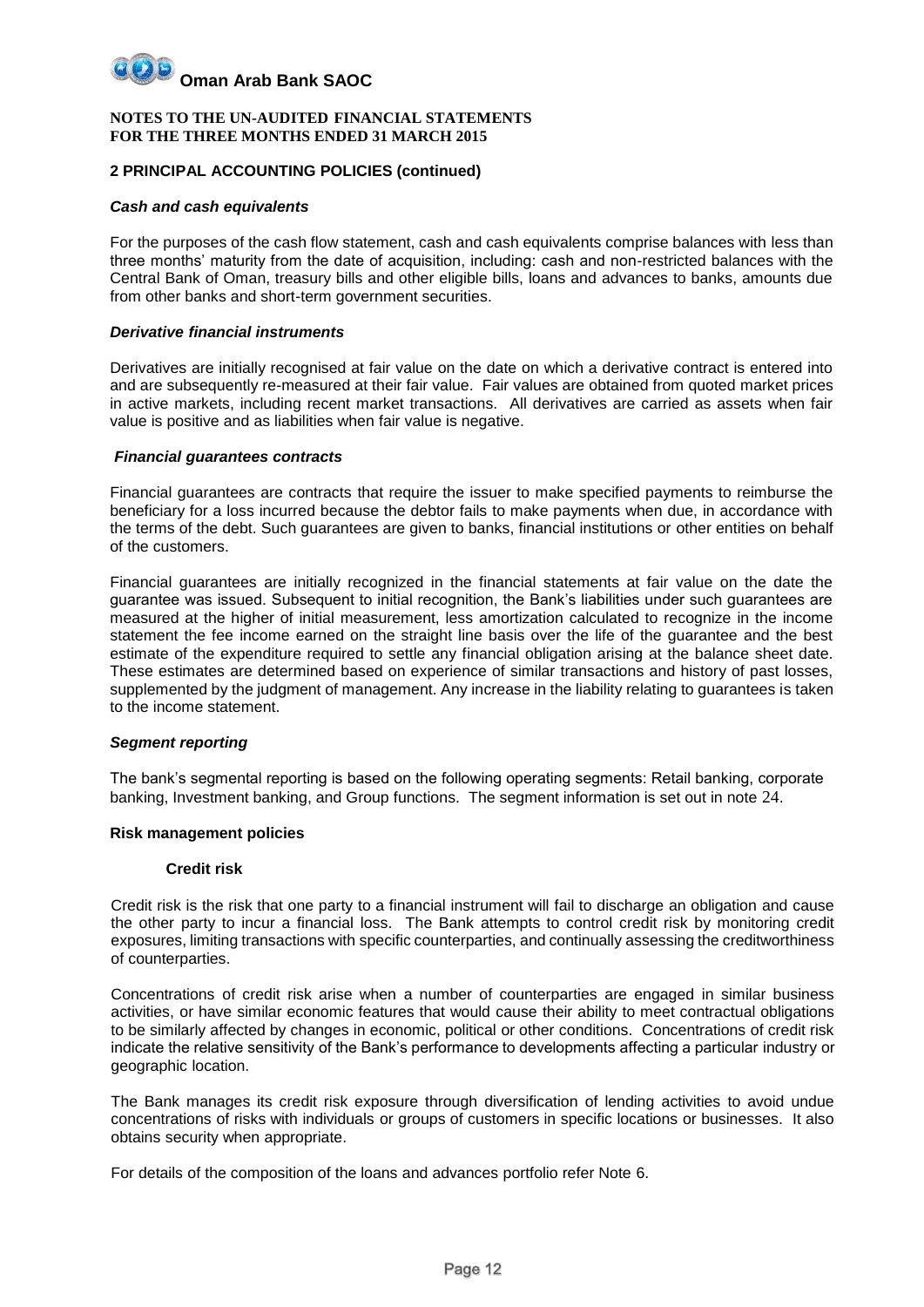#### **NOTES TO THE UN-AUDITED FINANCIAL STATEMENTS FOR THE THREE MONTHS ENDED 31 MARCH 2015**

# **2 PRINCIPAL ACCOUNTING POLICIES (continued)**

#### **Risk management policies (continued)**

#### **Credit risk (continued)**

Repossessed properties are sold as soon as practicable with the proceeds used to reduce the outstanding balance of the debt. Repossessed assets are classified as other assets in the balance sheet.

#### **Interest rate risk**

Interest rate risk is the risk that the value of a financial instrument will fluctuate due to changes in the market interest rates. The Bank is exposed to interest/mark-up rate risk as a result of mismatches or gaps in the amount of interest/mark-up based assets and liabilities that mature or re-price in a given period. The Bank manages this risk by matching/re-pricing of assets and liabilities. The Bank is not excessively exposed to interest/mark-up rate risk as its assets and liabilities are re-priced frequently. The Assets and Liabilities Committee (ALCO) of the Bank monitors and manages the interest rate risk with the objective of limiting the potential adverse effects on the profitability of the Bank.

#### **Liquidity risk**

Liquidity risk is the risk that the Bank will encounter difficulty in raising funds to meet commitments associated with financial instruments. Liquidity risk may result from an inability to sell a financial asset quickly at close to its fair value. It includes the risk of being unable to fund assets at appropriate maturities and rates and the risk of being unable to liquidate an asset at a reasonable price and in an appropriate time frame.

The Bank's funding activities are based on a range of instruments including deposits, other liabilities and assigned capital. Consequently, funding flexibility is increased and dependence on any one source of funds is reduced. The Bank maintains liquidity by continually assessing, identifying and monitoring changes in funding needs required to strategic goals set in terms of the overall strategy. In addition the Bank holds certain liquid assets as part of its liquidity risk management strategy.

#### **Currency risk**

Currency risk arises where the value of financial instrument changes due to changes in foreign exchange rates. In order to manage currency risk exposure the Bank enters into ready, spot and forward transactions in the inter bank market.

The Bank's foreign exchange exposure comprises of forward contracts, foreign currencies cash in hand, balances with banks abroad, foreign placements and foreign currencies assets and liabilities. The net open position is managed within the acceptable limits by buying and selling foreign currencies at spot rates when considered appropriate segregation of duties exist between the front and back office functions while compliance with the net open position is independently monitored on an ongoing basis.

#### **Fair value of financial assets and liabilities**

The estimate of fair values of the financial instruments is based on information available to management as at reporting date.Whilst management has used its best judgment in estimating the fair value of the financial instruments, there are inherent weaknesses in any estimation technique. The estimates involve matters of judgment and cannot be determined with precision. The bases adopted in deriving the fair values are as follows:

#### **Certificate of Deposit and current account balances due to and from banks**

The carrying amount of certificate of deposit and current account balances due to and from banks was considered to be a reasonable estimate of fair value due to their short-term nature.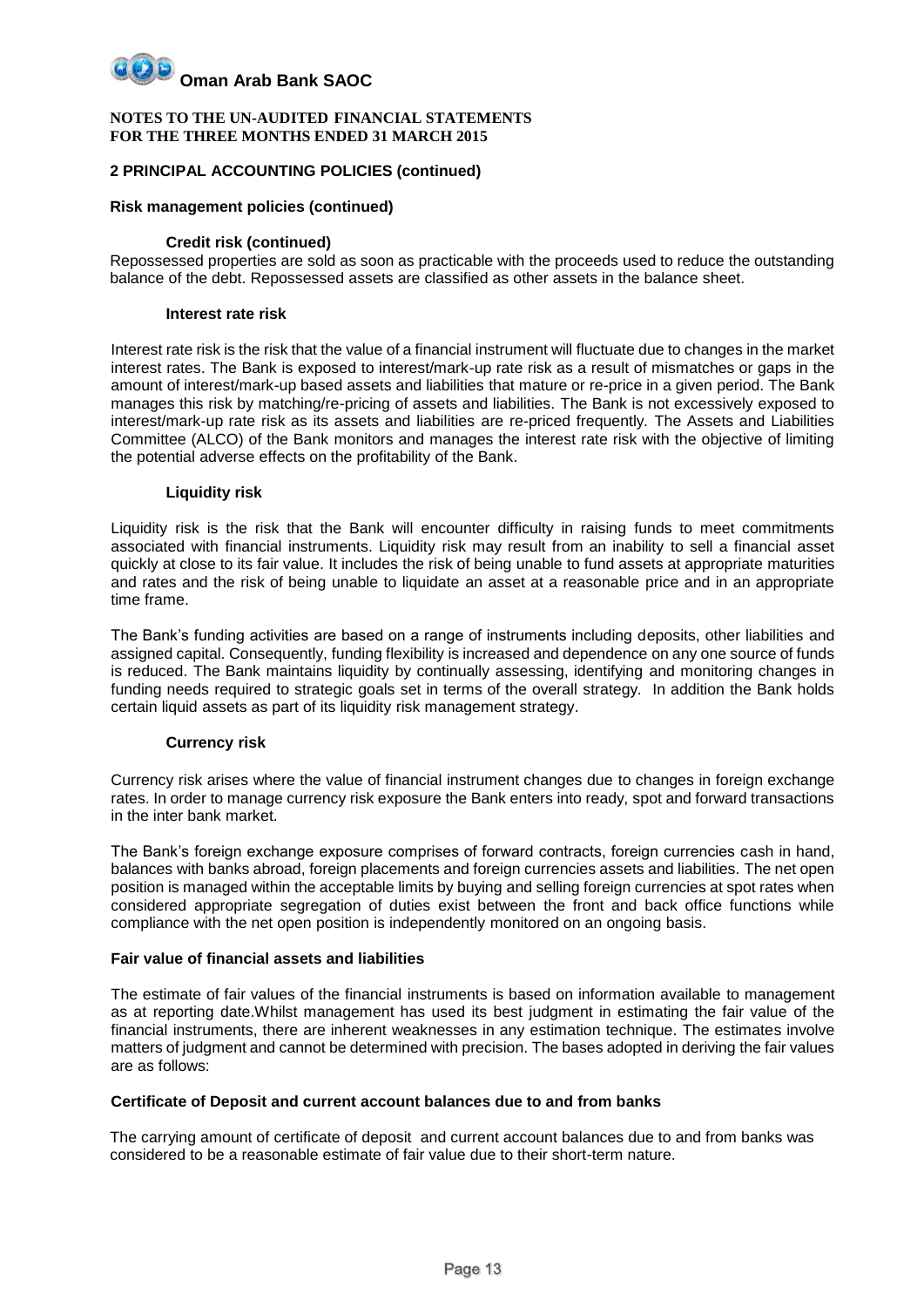

#### **2 PRINCIPAL ACCOUNTING POLICIES (continued)**

#### **Risk management policies (continued)**

#### **Loans and advances**

The estimated fair value of loans whose interest rates are materially different from the prevailing market interest rates are determined by discounting the contracted cash follows using market interest rates currently charged to similar loans. The fair value of non-performing loans approximates to the book value adjusted for provision for loan impairment. For the remainder, the fair value has been taken at book value as the prevailing interest rates offered on similar loans are not materially different from the actual loan rates.

### **Investments**

Quoted market prices, when available are used as the measure for fair value. However, when the quoted market prices do not exist, fair values presented are estimates derived using the net present value or other valuation techniques.

#### **Customers' deposits**

The fair value of demand, call, and savings deposits is the amount payable on demand at the reporting date, which equals the carrying value of those liabilities. The estimated fair values of fixed rates deposits are determined by discounting the contractual cash flows using the market interest rates currently offered for similar deposits.

#### *Directors' remuneration*

The Directors' remuneration is governed as set out in the Articles of Association of the Bank, the Commercial Companies Law, regulations issued by the Capital Market Authority and regulations issued by the Central Bank of Oman.

The Annual General Meeting shall determine and approve the remuneration and the sitting fees for the Board of Directors and its sub-committees provided that such fees shall not exceed 5% of the annual net profit after deduction of the legal reserve and the optional reserve and the distribution of dividends to the shareholders provided that such fees shall not exceed RO 200,000. The sitting fees for each director shall not exceed RO 10,000 in one year.

#### **Comparative figures**

Certain previous year figures have been adjusted to conform to changes in presentation in the current year.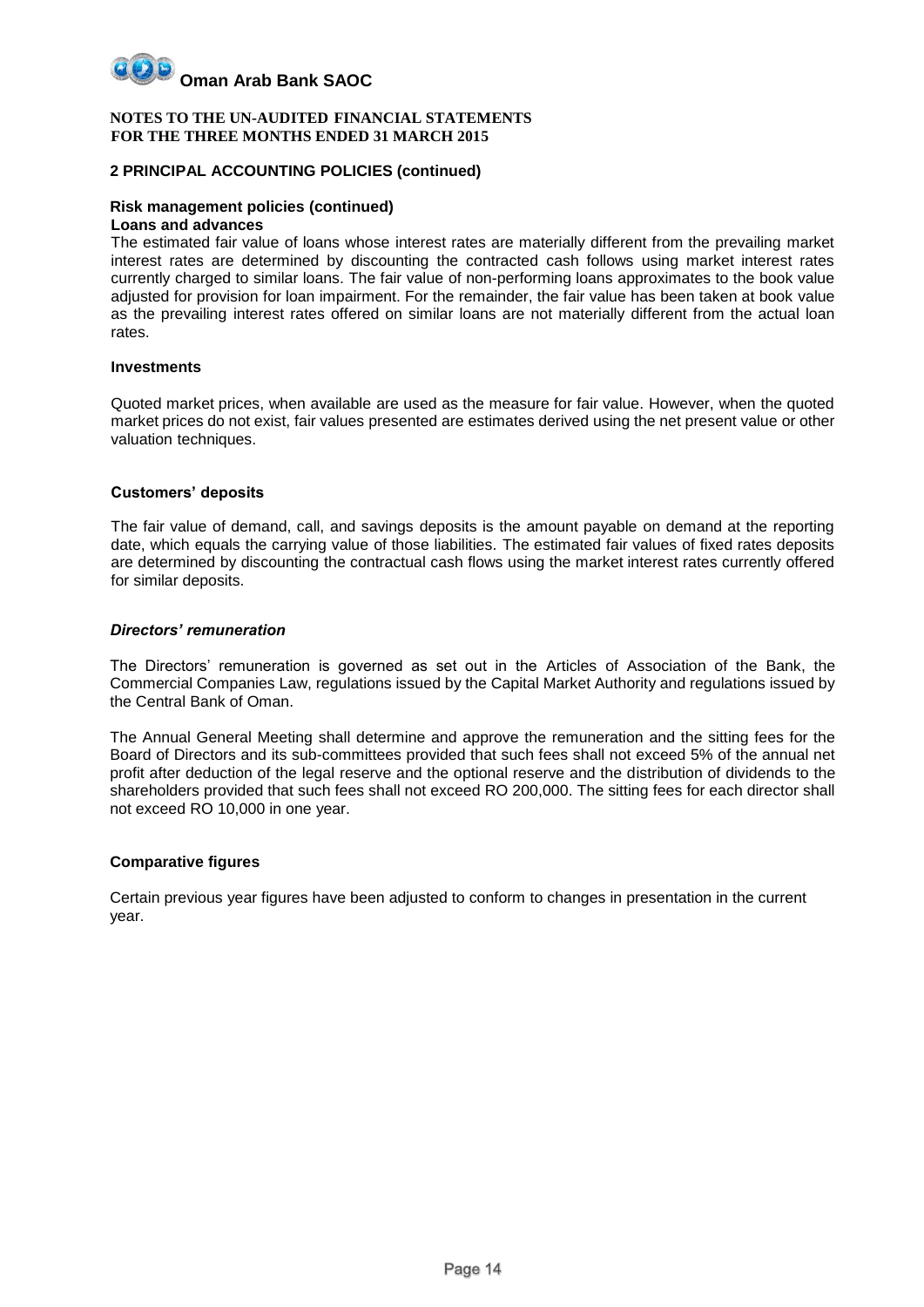

# **3 Cash and balances with Central Bank of Oman**

|                                      | 31-Mar-15<br><b>RO 000</b> | 31-Mar-14<br><b>RO 000</b> |
|--------------------------------------|----------------------------|----------------------------|
| Cash                                 | 30.713                     | 24,267                     |
| Balances with Central Bank of Oman   |                            |                            |
| -Clearing account and other balances | 68,988                     | 54,729                     |
| -Statutory capital deposit           | 500                        | 500                        |
|                                      | 100,201                    | 79.496                     |

The capital deposit cannot be withdrawn without the approval of the Central Bank of Oman. Balances with Central Bank of Oman are non-interest bearing.

# **4 Certificates of deposit**

Certificates of deposit are issued by the Central Bank of Oman for a period of 28 days and carry interest at the average rate of 0.125% as at 31 March 2015 (31 March 2014 – 0.125%).

# **5 Due from banks**

|                         | 31-Mar-15     | 31-Mar-14     |
|-------------------------|---------------|---------------|
|                         | <b>RO 000</b> | <b>RO 000</b> |
| Money market placements | 77,026        | 38,325        |
| <b>Current accounts</b> | 12,549        | 23,175        |
|                         | 89,575        | 61,500        |

# **6 Loans and advances**

|                                         | 31-Mar-15<br><b>RO 000</b> | 31-Mar-14<br><b>RO 000</b> |
|-----------------------------------------|----------------------------|----------------------------|
| <b>Commercial loans</b>                 | 675,885                    | 589,233                    |
| Overdrafts                              | 131,298                    | 118,985                    |
| Personal loans                          | 527,495                    | 441,586                    |
| Credit cards                            | 4,907                      | 5,326                      |
| Al-Yusr Financing activities            | 26,027                     | 6,846                      |
|                                         | 1,365,612                  | 1,161,976                  |
| Less: Allowance for loan impairment and |                            |                            |
| reserved interest                       | (39,052)                   | (34, 657)                  |
|                                         | 1,326,560                  | 1,127,319                  |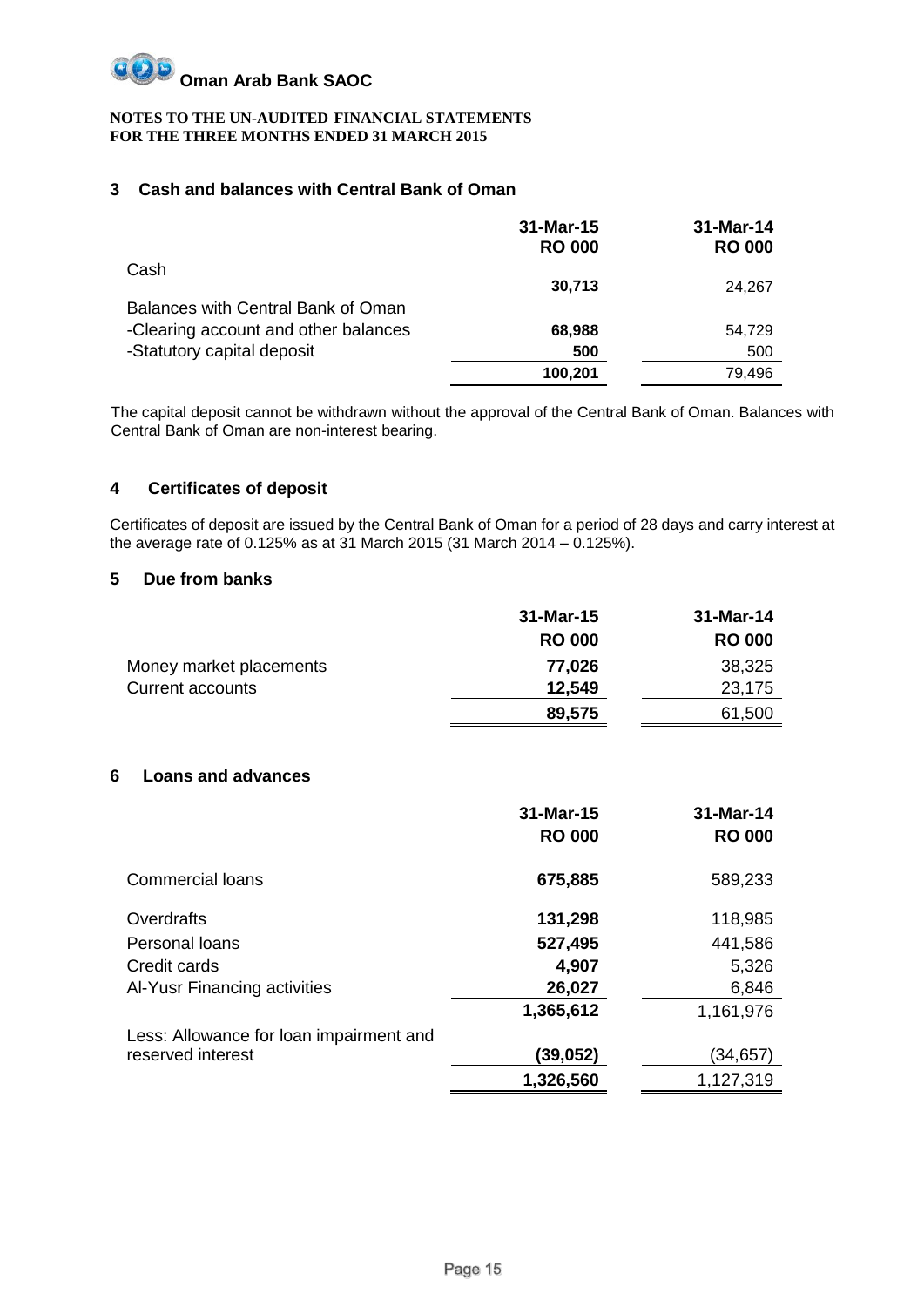#### **NOTES TO THE UN-AUDITED FINANCIAL STATEMENTS FOR THE THREE MONTHS ENDED 31 MARCH 2015**

# **6 Loans and advances (continued)**

# **(a)** *Allowance for loan impairment and reserved interest*

The movements in the provision for loan impairment and reserved interest were as follows:

|                                       |                                         | 31-Mar-15                                        |               |
|---------------------------------------|-----------------------------------------|--------------------------------------------------|---------------|
|                                       | <b>Allowance for loan</b><br>impairment | <b>Contractual</b><br>interest not<br>recognised | <b>Total</b>  |
|                                       | <b>RO 000</b>                           | <b>RO 000</b>                                    | <b>RO 000</b> |
| Balance at beginning of period        | 30,651                                  | 6,339                                            | 36,990        |
| Provided during the period            | 2,587                                   | 589                                              | 3,177         |
| <b>General Provision - AL-Yusr</b>    | 79                                      |                                                  | 79            |
| Amounts written off during the period |                                         | (15)                                             | (15)          |
| Amounts recovered during the period   | (1,025)                                 | (154)                                            | (1, 179)      |
| Balance at end of period              | 32,292                                  | 6,760                                            | 39,052        |
|                                       |                                         | 31-Mar-14                                        |               |
|                                       |                                         |                                                  |               |
|                                       | <b>Allowance for loan</b><br>impairment | <b>Contractual</b><br>interest not<br>recognised | <b>Total</b>  |
|                                       | <b>RO 000</b>                           | <b>RO 000</b>                                    | <b>RO 000</b> |
| Balance at beginning of period        | 27,318                                  | 6,997                                            | 34,315        |
| Provided during the period            | 1,546                                   | 607                                              | 2,153         |
| <b>General Provision - AL-Yusr</b>    | (140)                                   | (378)                                            | (518)         |
| Amounts written off during the period | 53                                      |                                                  | 53            |
| Amounts recovered during the period   | (316)                                   | (934)                                            | (1,250)       |
| Balance at end of period              | (517)                                   | (97)                                             | (614)         |

Total allowance for the potential loss on the performing loans as at 31 March 2015 is RO 17,821,138 (31 March 2014: 15,421,782). The Central Bank of Oman regulations require that the allowance for impaired loan account should be the higher of the provision determined in accordance with IAS 39 and Central Bank of Oman guidelines. Loans and advances on which interest has been reserved and/or has not been accrued amounted to RO 40,082,495 (31 March 2014: RO 35,903,070)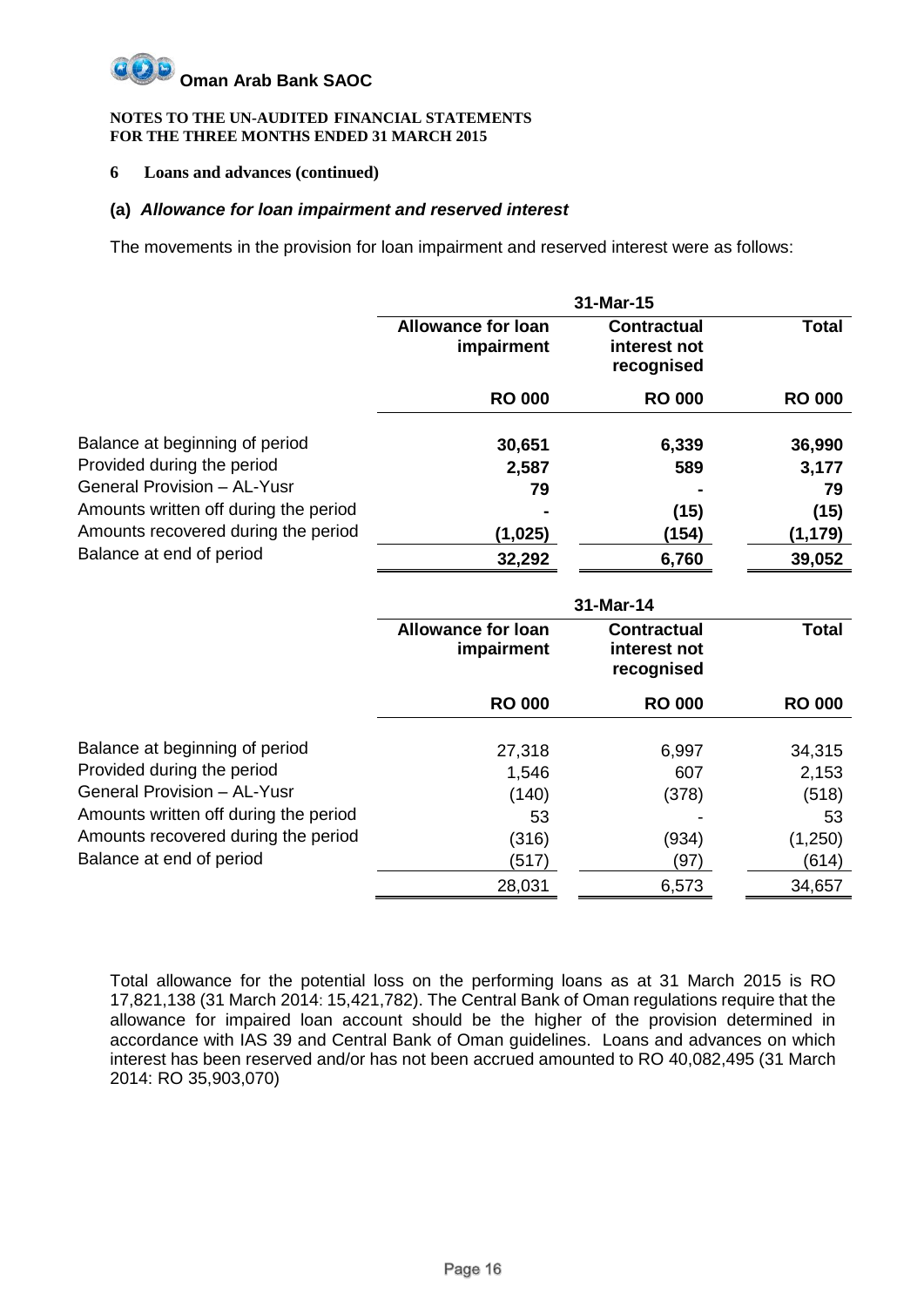

# **6 Loans and advances (continued)**

# **(b)** *Concentration of loans and advances*

Loans and advances were granted to customers within the Sultanate of Oman. The concentration of gross loans and advances by industry sector is as follows:

|                                       | 31-Mar-15<br><b>RO 000</b> | 31-Mar-14<br><b>RO 000</b> |
|---------------------------------------|----------------------------|----------------------------|
| Personal loans including credit cards | 550,235                    | 449,950                    |
| Transportation                        | 103,627                    | 143,742                    |
| Manufacturing                         | 110,334                    | 110,972                    |
| Construction                          | 134,913                    | 114,347                    |
| Wholesale and retail trade            | 76,013                     | 41,952                     |
| <b>Services</b>                       | 43,657                     | 34,408                     |
| <b>Utilities</b>                      | 65,823                     | 43,154                     |
| Import trade                          | 46,012                     | 35,784                     |
| <b>Financial Institutions</b>         | 53,307                     | 18,664                     |
| Mining and quarrying                  | 20,283                     | 14,707                     |
| Agriculture and allied activities     | 6,638                      | 6,204                      |
| <b>Export trade</b>                   | 992                        | 990                        |
| <b>Others</b>                         | 153,778                    | 147,102                    |
|                                       | 1,365,612                  | 1,161,976                  |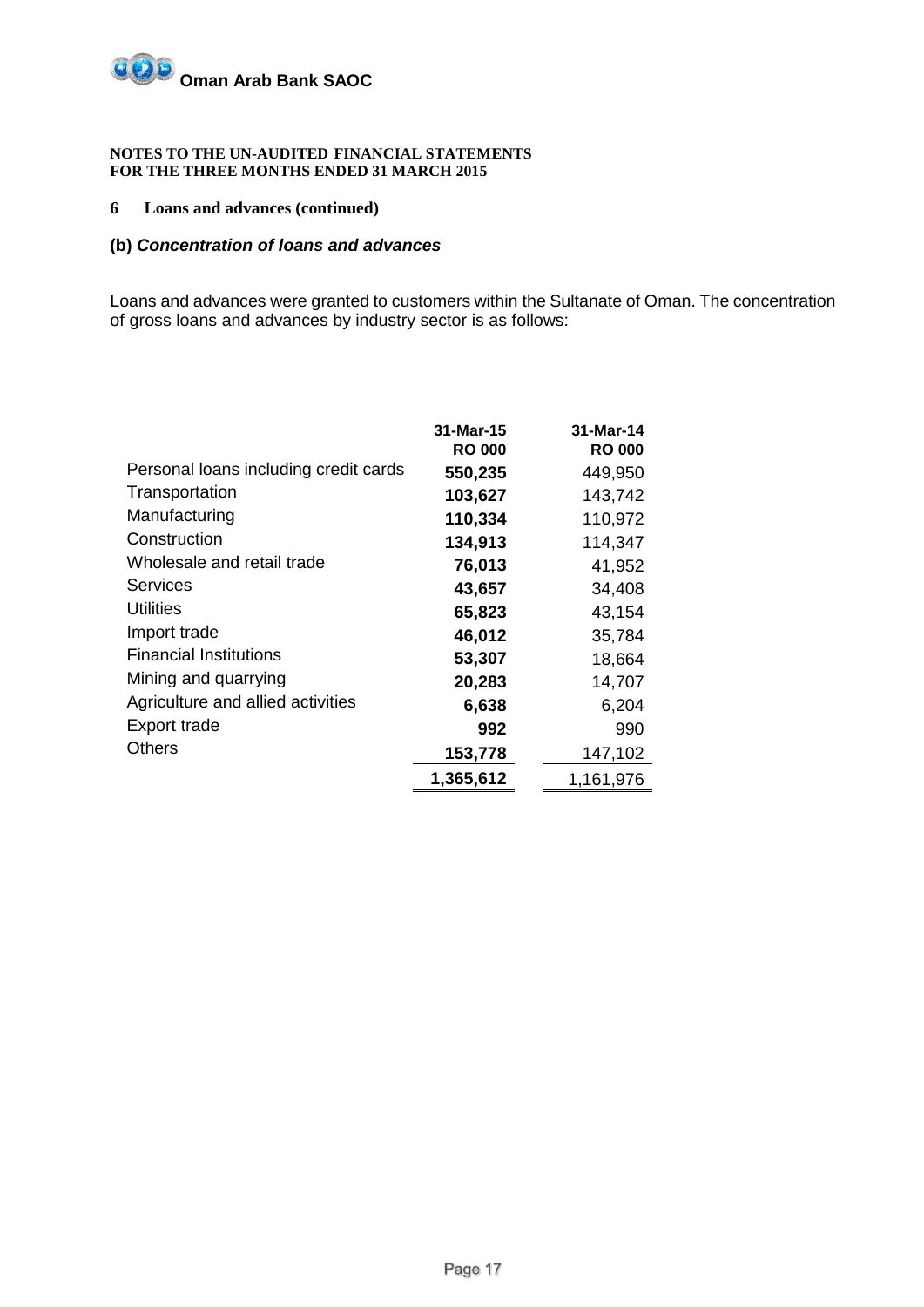

# **7 Investment securities**

|                                                        | 31-Mar-15      | 31-Mar-14      |
|--------------------------------------------------------|----------------|----------------|
|                                                        | <b>RO' 000</b> | <b>RO' 000</b> |
| <b>Available for sale</b>                              |                |                |
| - quoted                                               | 24,741         | 22,432         |
| - unquoted                                             | 359            | 359            |
|                                                        | 25,100         | 22,791         |
| Designated at fair value through profit or loss        |                |                |
| - quoted                                               | 648            | 768            |
| - unquoted                                             | 317            | 286            |
| Total investments at fair value through profit or loss | 965            | 1,054          |
| Held for trading                                       |                |                |
| - quoted                                               | 330            | 317            |
| - unquoted                                             |                |                |
|                                                        | 330            | 317            |
| <b>Held to maturity</b>                                |                |                |
| Oman Government Development Bonds                      | 51,127         | 32,006         |
| <b>Trasury Bills</b>                                   | 58,950         |                |
| <b>Total investments held to maturity</b>              | 110,077        | 32,006         |
| <b>Total investments in securities</b>                 |                |                |
|                                                        | 136,472        | 56,168         |

The movement in the investment can be summarized as follow:

|                                                          | At $1$                           |                                   | <b>Disposals</b>                        | <b>Changes in</b><br>fair value<br>recorded in<br>statement of | <b>Changes in</b><br>fair value<br>recorded | At 31                                 |
|----------------------------------------------------------|----------------------------------|-----------------------------------|-----------------------------------------|----------------------------------------------------------------|---------------------------------------------|---------------------------------------|
|                                                          | January<br>2015<br><b>RO'000</b> | <b>Additions</b><br><b>RO'000</b> | (sale &<br>redemption)<br><b>RO'000</b> | comprehensive<br>income<br><b>RO'000</b>                       | in.<br>equity<br><b>RO'000</b>              | <b>March</b><br>2015<br><b>RO'000</b> |
| Available-for-sale                                       |                                  |                                   |                                         |                                                                |                                             |                                       |
| Quoted - level 1                                         | 22,365                           | 12,490                            | (9,737)                                 | (314)                                                          | (63)                                        | 24,741                                |
| Unquoted - level 3                                       | 355                              |                                   |                                         |                                                                | 4                                           | 359                                   |
| Designated as at fair<br>value through profit<br>or loss |                                  |                                   |                                         |                                                                |                                             |                                       |
| Quoted - level 1                                         | 617                              |                                   |                                         | 31                                                             |                                             | 648                                   |
| Unquoted - level 3                                       | 317                              |                                   |                                         |                                                                |                                             | 317                                   |
| <b>Held for trading</b>                                  |                                  |                                   |                                         |                                                                |                                             |                                       |
| Quoted - level 1                                         | 330                              |                                   |                                         |                                                                |                                             | 330                                   |
| Investments held to<br><b>Maturity</b>                   | 50,402                           | 59,675                            |                                         |                                                                |                                             | 110,077                               |
| At 31 March 2015                                         | 74,386                           | 72,165                            | (9,737)                                 | (283)                                                          | (59)                                        | 136,472                               |
|                                                          |                                  |                                   |                                         |                                                                |                                             |                                       |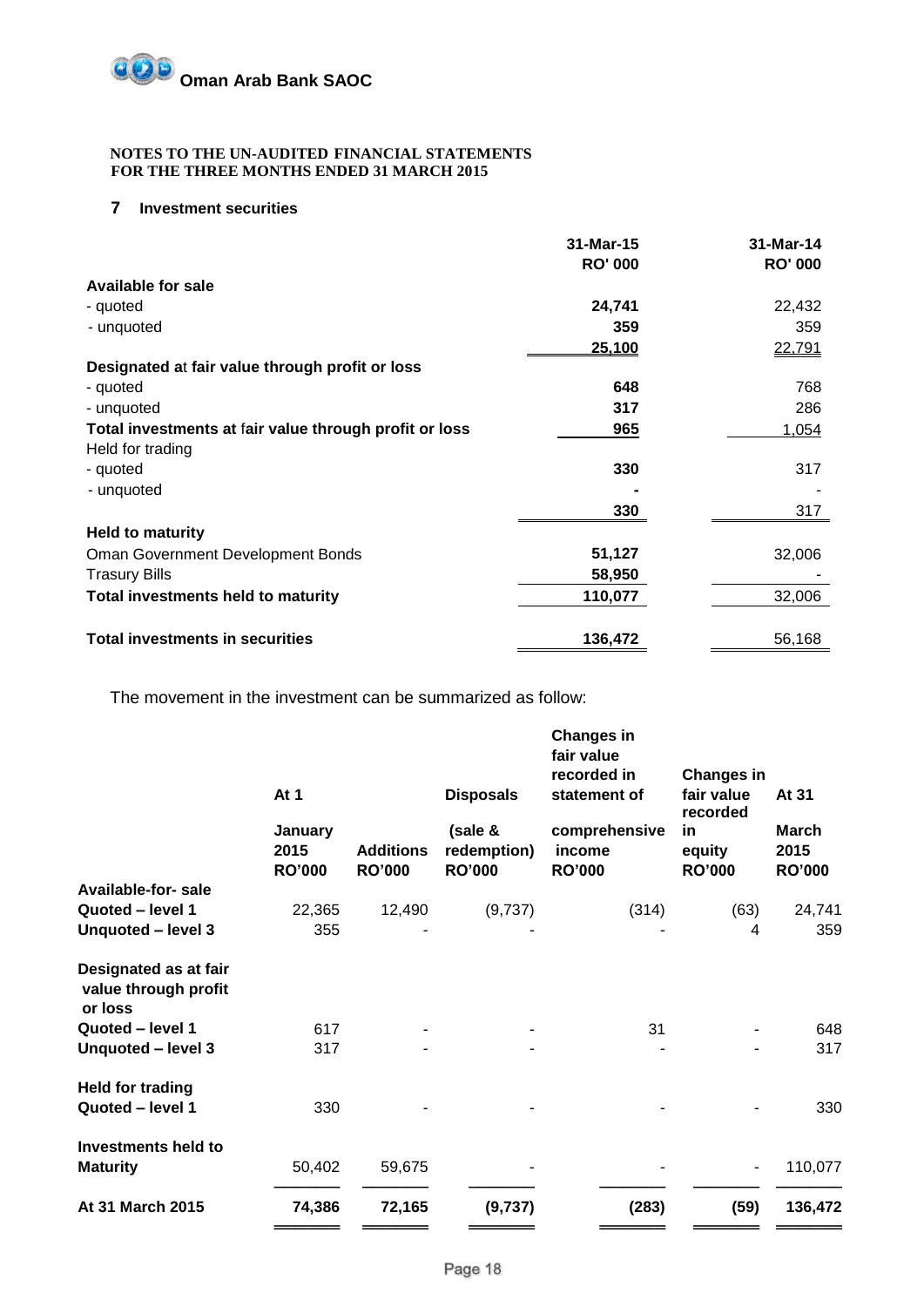

#### **7 Investment securities (continued)**

All the bonds are denominated in Rial Omani and are issued by the Government of Oman. They carry interest rates varying between 2.75 % and 5.50% (2014– 2.75% to 5.5%) per annum. The maturity profile of the bonds, based on the remaining maturity from the balance sheet date, is as follows:

|                 | 31-Mar-15     | 31-Mar-14 |
|-----------------|---------------|-----------|
|                 | <b>RO'000</b> | RO'000    |
| Within One year | 800           | 2.400     |
| 1 to 5 years    | 50,327        | 29,606    |
|                 | 51,127        | 32,006    |

# **8 Property and equipment**

|                 |                 | <b>Furniture</b> |                 |                    |               |
|-----------------|-----------------|------------------|-----------------|--------------------|---------------|
| <b>Land and</b> | <b>Computer</b> | and              | <b>Motor</b>    |                    |               |
| buildings       | equipment       | fixture          | <b>Vehicles</b> | <b>Capital WIP</b> | <b>Total</b>  |
| <b>RO 000</b>   | <b>RO 000</b>   | <b>RO 000</b>    | <b>RO 000</b>   | <b>RO 000</b>      | <b>RO 000</b> |
|                 |                 |                  |                 |                    |               |
| 24,140          | 15,818          | 9,617            | 565             | 1,258              | 51,398        |
|                 | 519             | 200              | 40              | 441                | 1,200         |
|                 |                 |                  |                 |                    |               |
|                 |                 |                  |                 |                    |               |
| 24,140          | 16,337          | 9,817            | 605             | 1,699              | 52,598        |
|                 |                 |                  |                 |                    |               |
| 3,552           | 11,499          | 6,648            | 377             |                    | 22,076        |
| 148             | 398             | 245              | 17              |                    | 808           |
|                 |                 |                  |                 |                    |               |
| 3,700           | 11,897          | 6,894            | 394             |                    | 22,884        |
|                 |                 |                  |                 |                    |               |
| 20,440          | 4,440           | 2,923            | 211             | 1,699              | 29,714        |
| 18,339          | 4,494           | 2,854            | 167             | 1,053              | 26,907        |
|                 |                 |                  |                 |                    |               |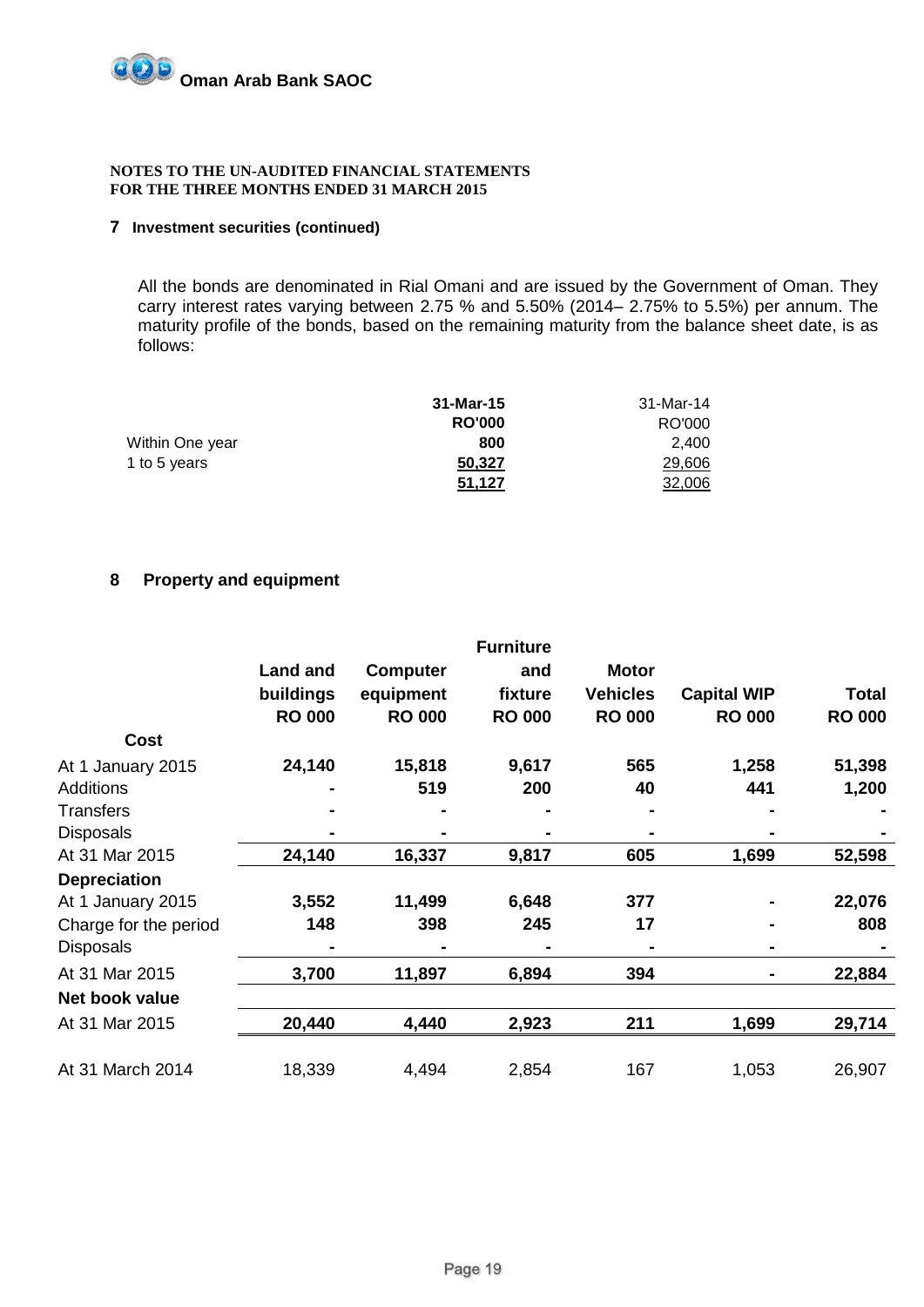

# **9 Other assets**

|                                                | 31-Mar-15     | 31-Mar-14     |
|------------------------------------------------|---------------|---------------|
|                                                | <b>RO 000</b> | <b>RO 000</b> |
| Acceptances                                    | 19,347        | 20,243        |
| Interest receivable                            | 6,928         | 5,802         |
| Prepayments                                    | 2,864         | 2,177         |
| Receivable from Investment customers           | 2,317         | 1,142         |
| Positive Fair Value change - Forward contracts | 467           | 86            |
| Credit card settlement                         | 1,645         | 1,995         |
| <b>Others</b>                                  | 2,264         | 2,034         |
|                                                | 35,832        | 33,479        |

Others as at March 31 2015 include the value of repossessed collateral property RO 310,000 (31 March 2014: RO 310,000).

#### **10 Due to banks**

| PUG IV DUIINJ    | 31-Mar-15     | 31-Mar-14     |
|------------------|---------------|---------------|
|                  | <b>RO 000</b> | <b>RO 000</b> |
| Current accounts | 11,967        | 4,124         |

# **11 Customers' deposits**

|                          | 31-Mar-15     | 31-Mar-14     |
|--------------------------|---------------|---------------|
|                          | <b>RO 000</b> | <b>RO 000</b> |
| Demand and call accounts | 714,655       | 582,879       |
| Term deposits            | 640,151       | 472,473       |
| Savings accounts         | 228,319       | 192,130       |
|                          | 1,583,125     | 1,247,482     |

The concentration of customers' deposits by government and private sector is as follows:

|            | 31-Mar-15<br><b>RO 000</b> | 31-Mar-14<br><b>RO 000</b> |
|------------|----------------------------|----------------------------|
| Private    | 1,196,898                  | 919,568                    |
| Government | 386,227                    | 327,914                    |
|            | 1,583,125                  | 1,247,482                  |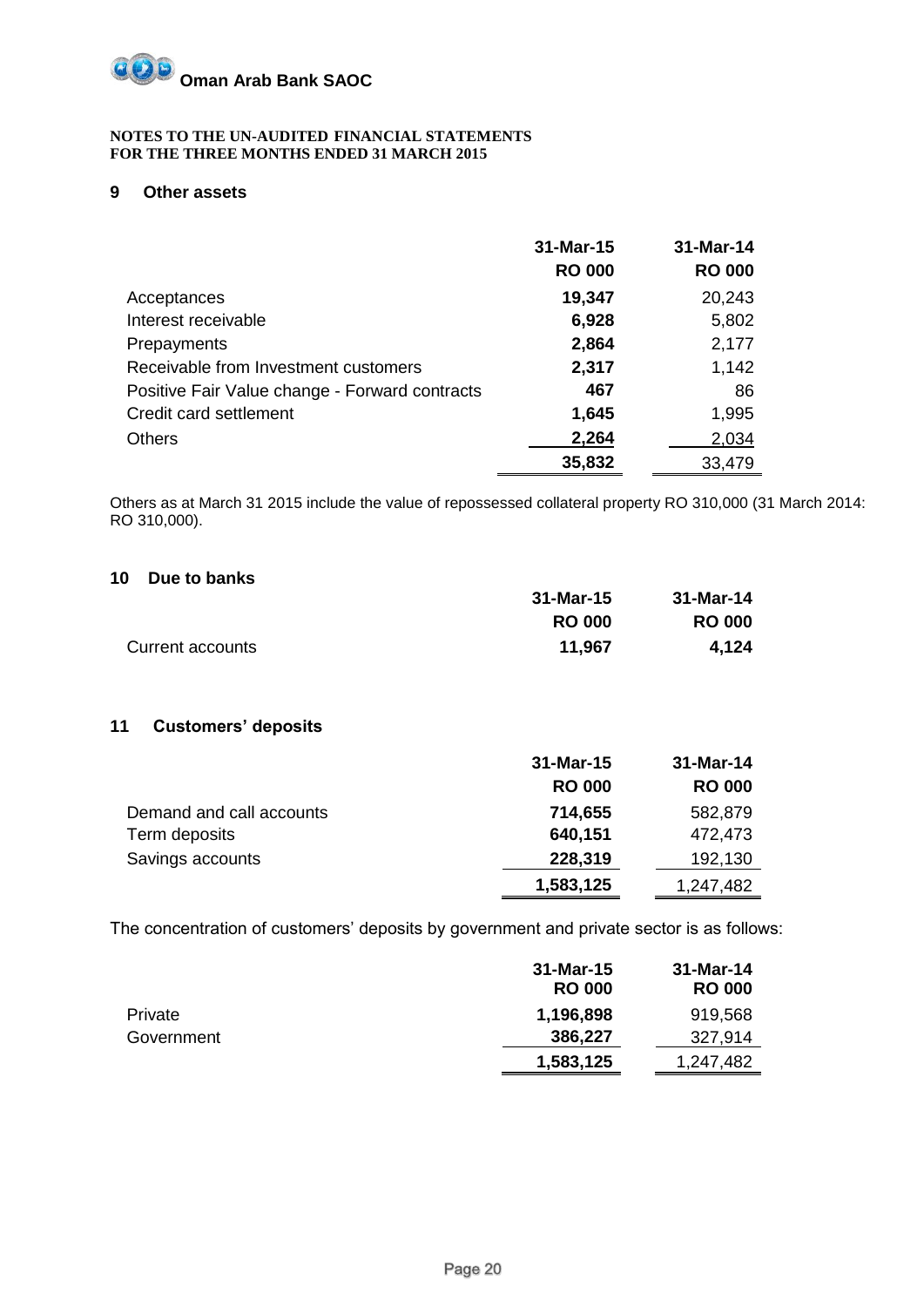

# **12 Other liabilities**

|                                                | 31-Mar-15     | 31-Mar-14     |
|------------------------------------------------|---------------|---------------|
|                                                | <b>RO 000</b> | <b>RO 000</b> |
| Acceptances                                    | 19,347        | 20,243        |
| Balances in investment customers accounts      | 17,966        | 13,061        |
| Interest Payable                               | 8,834         | 6,497         |
| Accrued expenses and others                    | 7,044         | 7,532         |
| Certified cheques and unpaid cheques           | 3,627         | 6,434         |
| Staff related provisions                       | 2,145         | 2,399         |
| Interest and commission received in advance    | 1,842         | 1,564         |
| <b>Credit Card settlement</b>                  | 478           | 471           |
| Negative Fair Value change - Forward contracts | 384           | 80            |
|                                                | 61.667        | 58,281        |

The charge and amounts paid in respect of employee terminal benefits were RO 137,555 (31 March 2014: RO 110,582) and RO 303,132 (31 March 2014: RO 54,126).

# **12 a. Subordinated bonds**

In order to enhance the capital adequacy and to meet the funding requirements, the Bank issued non-convertible unsecured subordinated bonds of RO 50 Million (50,000,000 units of RO 1 each) for a tenor of five years and one month in April 2012 through private placement. The bonds are listed in the Muscat Securities Market and are transferable through trading. The bonds carry a fixed coupon rate of 5.5% per annum (2014: 5.5% per annum), payable semi-annually with the principal payable on maturity.

# **13 Taxation**

The Bank is liable for income tax in accordance with the income tax laws of the Sultanate of Oman. The tax has been provided at 12%, the rate applicable to the Bank. The assessments for the years up to 2008 are complete. The bank has adequate provisions for the tax liability, if any.

# **14 Share capital**

The authorized capital is RO 200,000,000 and the issued share capital comprises 1,160,000,000 fully paid shares of RO 0.100 each. RO 12 million has been assigned as capital for the Islamic Banking services of the Bank, which is commenced operations in July 2013:

|                          | 31-Mar-15                    |                       |         | 30-Mar-14          |         |
|--------------------------|------------------------------|-----------------------|---------|--------------------|---------|
|                          | Country of in<br>corporation | Share<br>holding<br>% | RO 000  | Share<br>holding % | RO 000  |
| <b>OMINVEST</b>          | Oman                         | 50.99                 | 59,148  | 50.99              | 59,148  |
| Arab Bank Plc            | Jordan                       | 49                    | 56,840  | 49                 | 56,840  |
| Oman Investment services | Oman                         | 0.01                  | 12      | 0.01               | 12      |
|                          |                              | 100                   | 116,000 | 100                | 116,000 |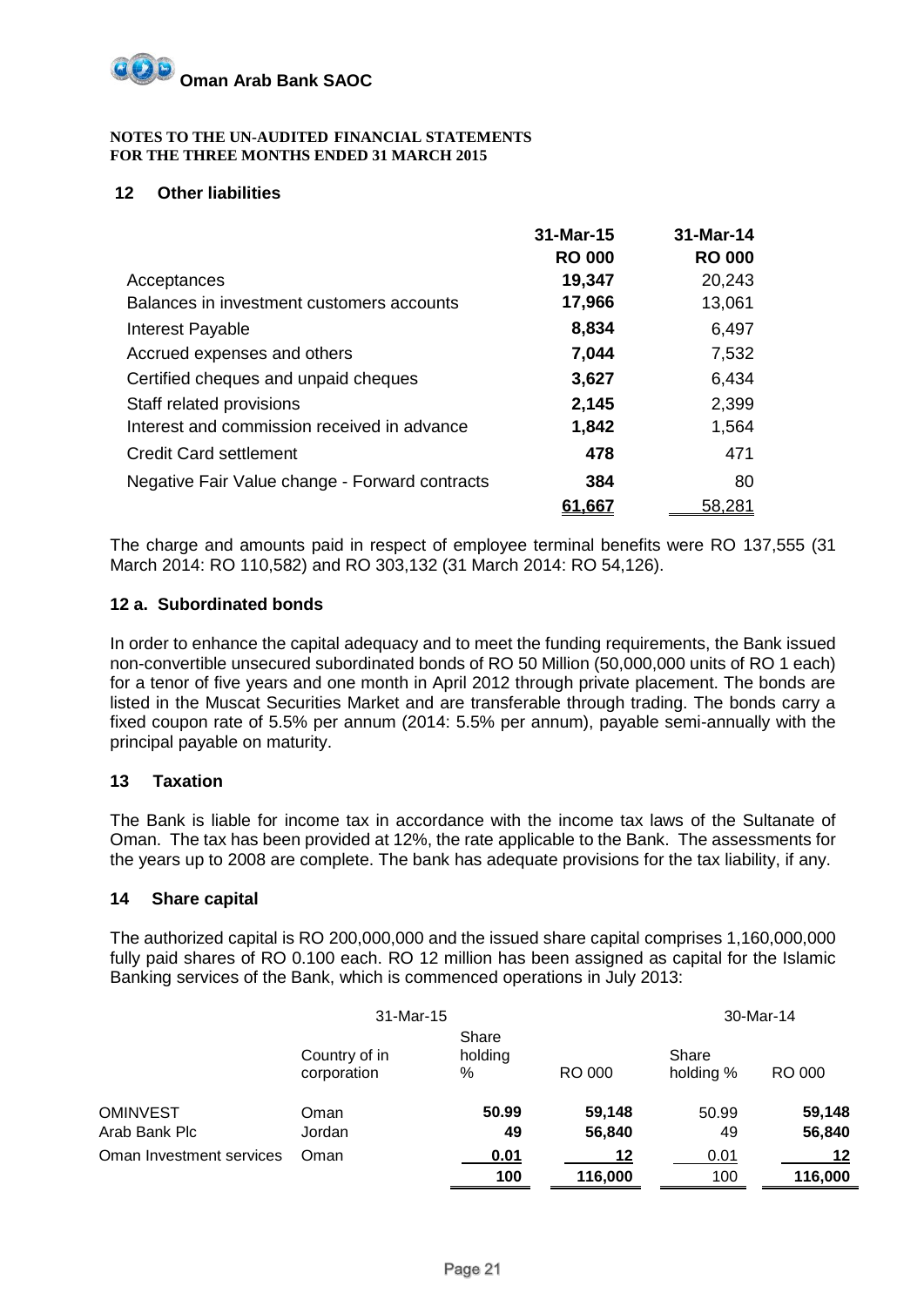

# **15 Legal reserve**

According to the Omani Commercial Companies Law of 1974, the Bank is required to transfer 10% of the profit for the year to legal reserve until the accumulated balance of this reserve equals at least one third of the Bank's Paid up share capital. The legal reserve is not available for distribution.

# **16 Interest income**

|                                            | 3 months ended |               |  |
|--------------------------------------------|----------------|---------------|--|
|                                            | 31-Mar-15      | 31-Mar-14     |  |
|                                            | <b>RO 000</b>  | <b>RO 000</b> |  |
| Loans and advances                         | 14,629         | 13,609        |  |
| Placements with banks                      | 61             | 9             |  |
| Interest from Certificate of Deposits      | 66             | 38            |  |
| <b>Interest from Trasury Bills</b>         | 4              |               |  |
| Interest from Government Development Bonds | 285            | 194           |  |
|                                            | 15,045         | 13,850        |  |

Interest bearing assets earned interest at an average rate of 3.85% for the three months ended 31 March 2015 (31 March 2014: 4.22%).

# **17 Interest expense**

|                    | 3 months ended |               |
|--------------------|----------------|---------------|
|                    | 31-Mar-15      | 31-Mar-14     |
|                    | <b>RO 000</b>  | <b>RO 000</b> |
| Time deposits      | 2,666          | 2,124         |
| Subordinated bonds | 678            | 678           |
| Call accounts      | 222            | 186           |
| Savings accounts   | 68             | 101           |
|                    | 3,634          | 3,089         |

For the three months ended 31 March 2015, the average cost of funds was 0.97% (31 March 2014: 1.07%)

# **18 Investment income**

# **Income from investments at fair value**

| through profit or loss                 | 31-Mar-15     | 31-Mar-14     |
|----------------------------------------|---------------|---------------|
|                                        | <b>RO 000</b> | <b>RO 000</b> |
| Profit/Loss on sale of investments     | 668           | 576           |
| Dividend income                        | 524           | 645           |
| Unrealized gain/(loss) for investments | 31            | 86            |
| <b>Total investment income</b>         | 1,223         | 1.307         |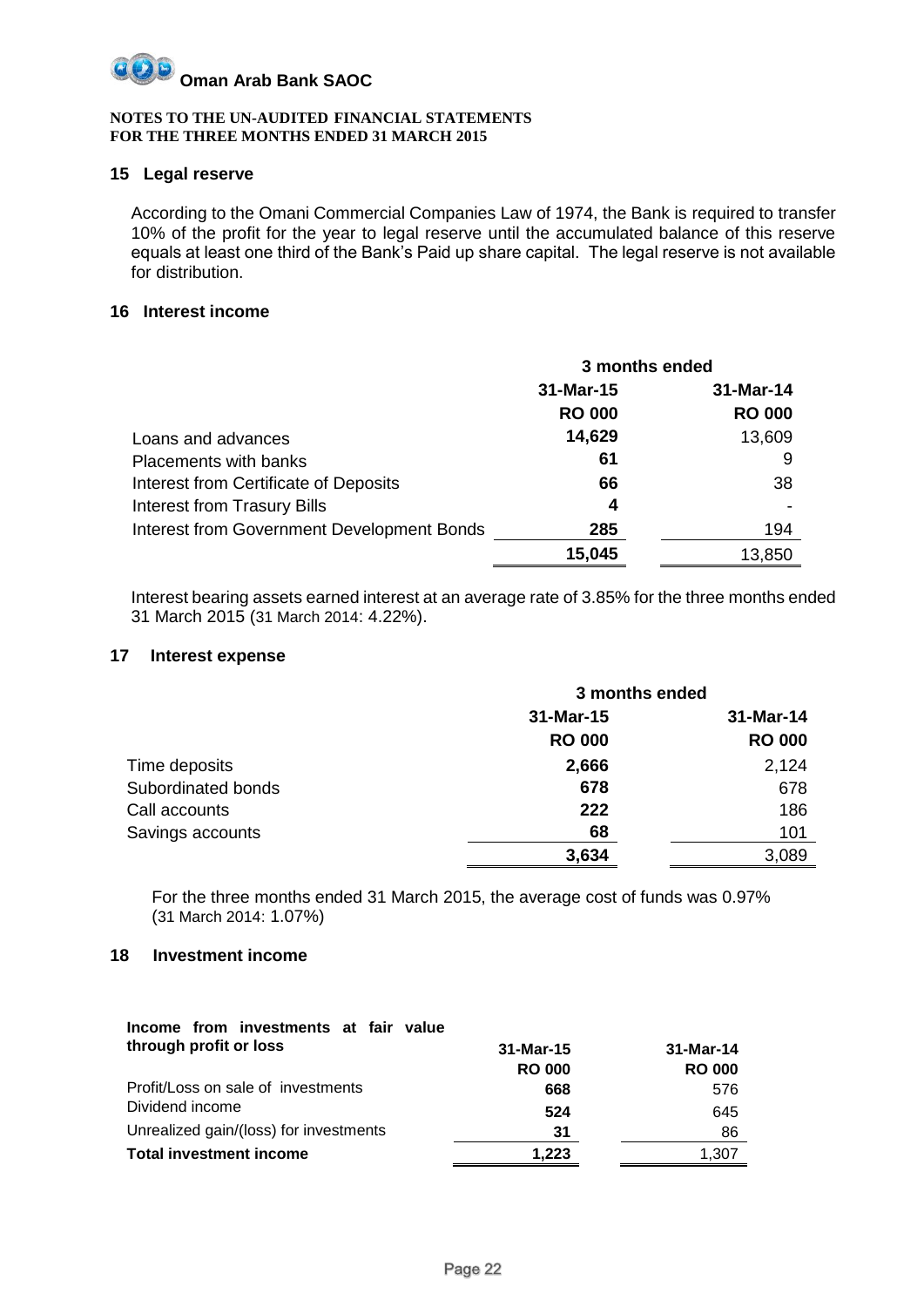#### **NOTES TO THE UN-AUDITED FINANCIAL STATEMENTS FOR THE THREE MONTHS ENDED 31 MARCH 2015**

# **19 Other operating income**

|                    | 31-Mar-15     | 31-Mar-14     |
|--------------------|---------------|---------------|
|                    | <b>RO 000</b> | <b>RO 000</b> |
| Fees & Commissions | 5,681         | 4,829         |
| Exchange income    | 1,137         | 1,073         |
| Other income       | 38            | 37            |
|                    | 6,856         | 5,939         |

# **20 Related party transactions**

Oman Arab Bank has a management agreement with Arab Bank Plc Jordan, which owns 49% of the bank's share capital. In accordance with the terms of that management agreement, Arab Bank Plc Jordan provides banking related technical assistance and other management services, including the secondment of managerial staff. The annual fee payable to Arab Bank is 0.3% of the Bank's net profit after tax.

The Bank accepts deposits from its directors and other related concerns including its affiliate banks. Similarly, the Bank provides loans and advances, and other banking services to these parties. These transactions are entered into in the normal course of the Bank's business, on an arm's length basis at open market prices. All loans and advances to related parties are performing advances and are free of any provision for possible credit losses. At 31 March, balances with directors and other related parties were as follows:

| <b>Related party transactions</b>                                          | <b>Mar-15</b><br><b>RO' 000</b><br><b>Major</b><br><b>Shareholders</b> | <b>Others</b> | Mar-14<br><b>RO' 000</b><br>Major<br><b>Shareholders</b> | <b>Others</b>              |
|----------------------------------------------------------------------------|------------------------------------------------------------------------|---------------|----------------------------------------------------------|----------------------------|
| Loans and advances                                                         | 18,000                                                                 | 43,722        | 5,000                                                    | 30,113                     |
| Customers' deposits                                                        | 8,247                                                                  | 5,541         | 6,465                                                    | 18,003                     |
| Investments                                                                | 1,354                                                                  | 423           | 839                                                      | 597                        |
| Due from banks                                                             | 6,495                                                                  |               | 6,303                                                    |                            |
| Due to banks                                                               | 4,589                                                                  |               | 630                                                      |                            |
| Stand by line of credit<br>Letters of credit, guarantees and               | 48,125                                                                 |               | 48,125                                                   |                            |
| acceptances<br>The Income Statement includes the                           | 209,578                                                                | 2,801         | 171,860                                                  | 3,212                      |
| following amounts in relation to the<br>transactions with related parties: |                                                                        |               |                                                          |                            |
| Interest & commission income                                               | 286                                                                    | 163           | 47                                                       | 144                        |
| Interest & commission expense                                              | 106                                                                    | 0             | 103                                                      | 0                          |
| Key management compensation                                                |                                                                        |               |                                                          |                            |
|                                                                            |                                                                        |               | 31-Mar-15<br><b>RO 000</b>                               | 31-Mar-14<br><b>RO 000</b> |
| Salaries and other short term benefits                                     |                                                                        |               | 295                                                      | 215                        |
| End of service benefits                                                    |                                                                        |               | 48                                                       | 43                         |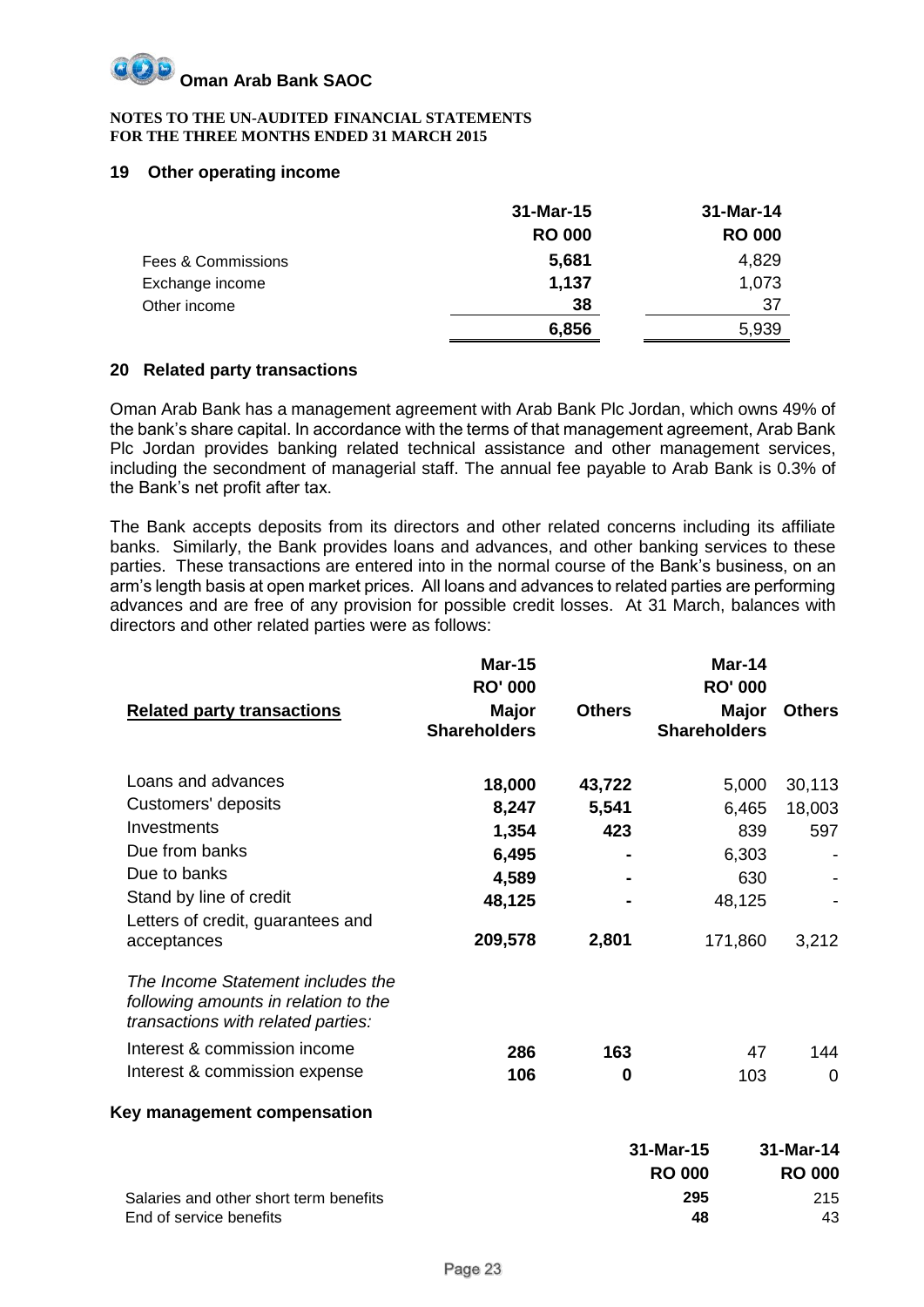# **21 (a) Commitments and Contingent Liabilities**

The Bank is a party to financial instrument with off-balance sheet credit risk in the normal course of business to meet the financing needs of its customers. These financial instruments include standby letters of credit, financial guarantees to third parties, commitments to extend credit and others. The Bank's exposure to credit loss in the event of non-performance by the other party to such financial instruments is represented by the contract value or the notional amount of the instrument. However, generally the credit risk on these transactions is lower than the contract value or the notional amount. In addition, some commitments to extend credit can be cancelled or revoked at any time at the banks option.

The risk involved is essentially the same as the credit risk involved in extending loan facilities and therefore these transactions are subject to the same credit organisation, portfolio maintenance and collateral requirements for customers applying for loans and advances. The outstanding contract value or the notional amounts of these instruments at 31 March were as follows:

|                   | 31-Mar-15     | 31-Mar-14     |
|-------------------|---------------|---------------|
|                   | <b>RO 000</b> | <b>RO 000</b> |
| Letters of credit | 256,883       | 433,506       |
| Guarantees        | 607,658       | 495,394       |
|                   | 864,541       | 928,900       |

Letters of credit and guarantees amounting to RO 558,575,542 (31 March 2014: RO 691,205,171) were counter guaranteed by other banks.

# **(b)** *Forward foreign exchange contracts*

At the balance sheet date, there were outstanding forward foreign exchange contracts, all maturing within one year, on behalf of customers for the sale and purchase of foreign currencies. The contract values are summarised below:

|                  | <b>RO 000</b> | <b>RO 000</b> |
|------------------|---------------|---------------|
| <b>Sales</b>     | 39,590        | 21.064        |
| <b>Purchases</b> | (39, 675)     | (21.070       |
| <b>Net</b>       | (85)          | (6)           |

# **(c)** *Assets pledged as Security*

At the balance sheet date, the bank has not pledged any of its assets as security. (31 March 2014 no assets pledged).

# **22 Basic Earnings per share**

| Profit for the year (RO'000)                                     | 2015<br>6,500,555 | 2014<br>6,901,515 |
|------------------------------------------------------------------|-------------------|-------------------|
| Weighted average number of shares<br>outstanding during the year | 116,000,000       | 116,000,000       |
| Basic earnings per share (RO)                                    | 0.023             | 0.024             |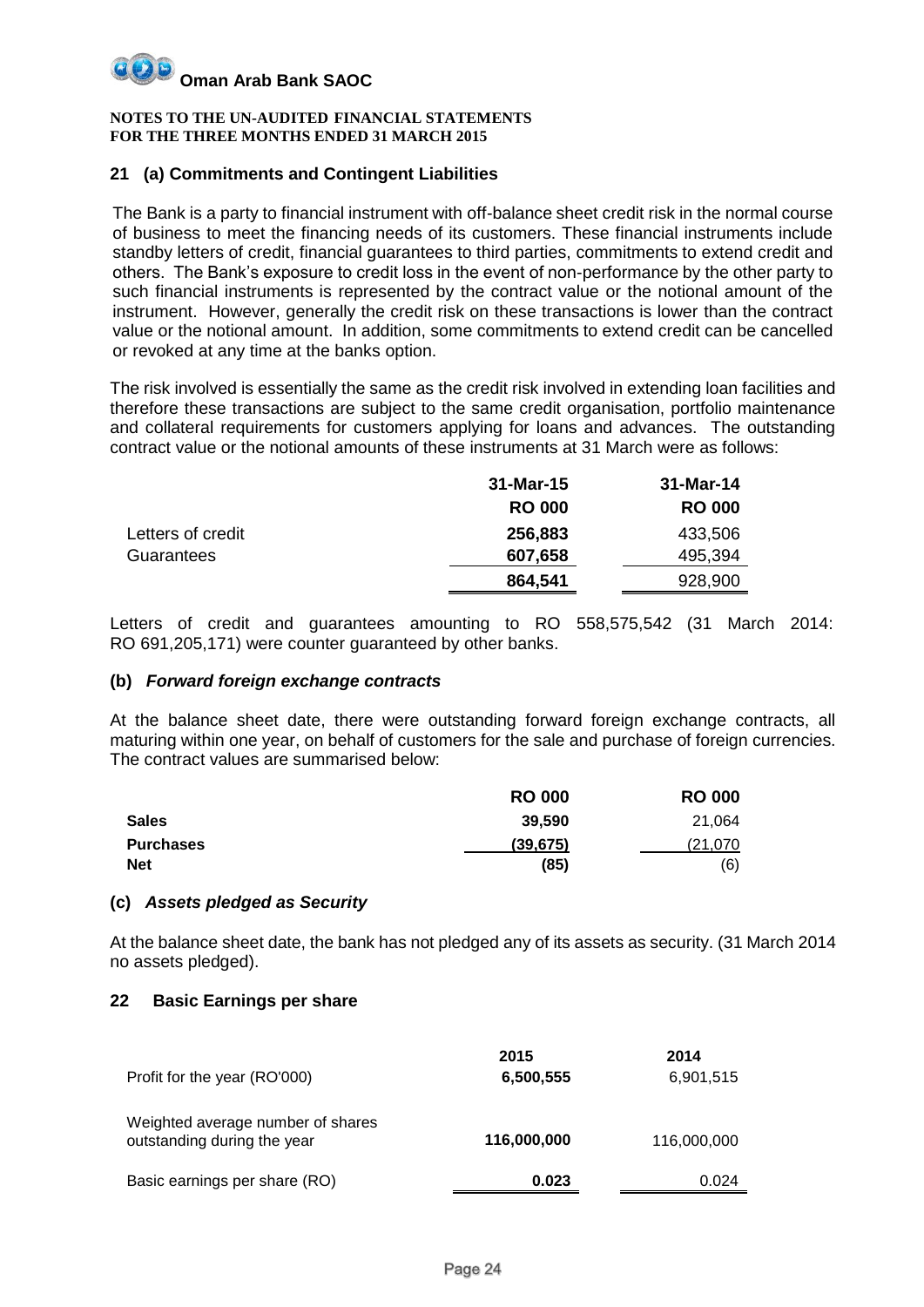#### **NOTES TO THE UN-AUDITED FINANCIAL STATEMENTS FOR THE THREE MONTHS ENDED 31 MARCH 2015**

# **Basic Earnings per share (Continued)**

The par value of each share is 100 Baizas. The basic earnings per share is the profit for the period divided by the weighted average number of shares outstanding.

# **23 Capital adequacy**

The principal objective of the Central Bank of Oman's (CBO) capital adequacy requirement is to ensure that an adequate level of capital is maintained to withstand any losses which may result from the risks in a bank's balance sheet, in particular credit risk. CBO's risk based capital adequacy framework is consistent with the international standards of the Bank of International Settlement (BIS).

CBO requires the banks' registered in the Sultanate of Oman to maintain the capital adequacy a minimum of 12% based on guidelines of the Basel II accord from December 2010 onwards..The transition period of phasing-in of regulatory adjustments of capital under Basel III in Oman would be from December 31, 2013 to December 31, 2017. CBO requires the banks in Oman to maintain a capital conservation buffer (CCB) of 0.625% in addition to the minimum capital of 12% from 1 January 2014 to 31 December 2016. Additional CCB of 0.625% must be maintained annually between 1 January 2017 and 31 December 2018.

The ratio calculated in accordance with the CBO and BIS capital adequacy guidelines as per Basle II accord is as follows. :

| <b>Capital</b>                    | 31-Mar-15<br><b>RO 000</b> | 31-Mar-14<br><b>RO 000</b> |
|-----------------------------------|----------------------------|----------------------------|
| Tier I                            | 198,681                    | 185,788                    |
| Tier II                           | 37,264                     | <u>45,255</u>              |
| Total capital base                | 235,945                    | 231,044                    |
| <b>Risk Weighted Assets</b>       |                            |                            |
| Credit risk                       | 1,515,084                  | 1,299,800                  |
| Market risk                       | 4,900                      | 6,150                      |
| Operation risk                    | 123,113                    | 112,263                    |
| Total risk weighted assets        | 1,643,097                  | 1,418,213                  |
| <b>BIS Capital Adequacy Ratio</b> | 14.36%                     | 16.29%                     |